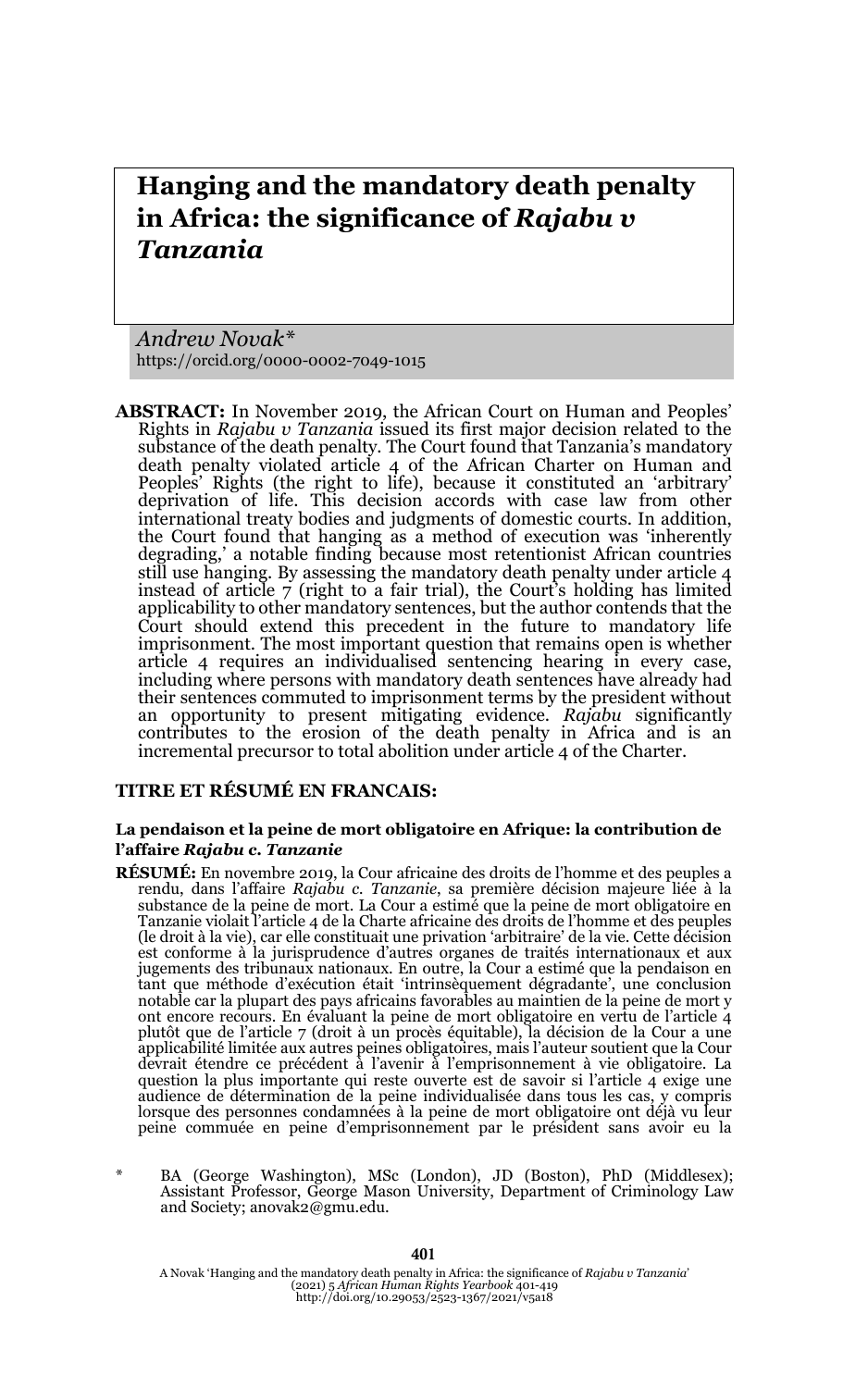possibilité de présenter des preuves atténuantes. *Rajabu* contribue de manière significative à l'érosion de la peine de mort en Afrique et constitue un précurseur progressif de l'abolition totale en vertu de l'article 4 de la Charte.

**KEY WORDS:** death penalty, mandatory, hanging, Tanzania

#### **CONTENT:**

### **1 INTRODUCTION**

On 28 November 2019, the African Court on Human and Peoples' Rights (African Court) found Tanzania's mandatory death penalty violated the right to life and the right to human dignity, respectively articles 4 and 5 of the African Charter on Human and Peoples' Rights. This case, *Ally Rajabu and others v Tanzania*, was brought by four Tanzanian death row inmates as applicants who argued that Tanzanian law was incompatible with the African Charter to the extent that judges did not have discretion to substitute a lesser sentence than death upon conviction for murder.<sup>2</sup> The applicants also argued that hanging as a method of execution violated article  $5<sup>3</sup>$  In addition to articles 4 and  $5<sup>5</sup>$ the applicants also argued that their fair trial rights were violated under article 7 of the African Charter to the extent that their death sentences were not imposed in a reasonable time and by a competent court, though these claims were ultimately rejected.<sup>4</sup> While the 10 judges of the panel unanimously agreed with the outcome, two wrote separate concurring opinions on different aspects of the main decision. The first concurrence, by Judge Chafika Bensaoula, pertained to admissibility of the case owing to the applicants' delay in filing the application at the African Court.<sup>5</sup> The second and more substantive concurrence by Judge Blaise Tchikaya conceived the Court's judgment on the merits as too

- 3 *Rajabu* (n 2) para 115.
- 4 *Rajabu* (n 2) paras 60-91.
- 5 *Ally Rajabu and Ors v Tanzania*, Application 7/2015, African Court on Human and Peoples' Rights, Concurring Opinion of Chafika Bensaoula (28 November 2019).

<sup>1</sup> Article 4 states: 'Human beings are inviolable. Every human being shall be entitled to respect for his life and the integrity of his person. No one may be arbitrarily deprived of this right.' Article 5 states: 'Every ind right to the respect of the dignity inherent in a human being and to the recognition of his legal status. All forms of exploitation and degradation of man, particularly slavery, slave trade, torture, cruel, inhuman or degrading punishment and treatment shall be prohibited.' African Charter on Human and Peoples' Rights (1981).

<sup>2</sup> *Ally Rajabu and Ors v Tanzania*, Application 7/2015, African Court on Human and Peoples' Rights, Judgment (28 November 2019).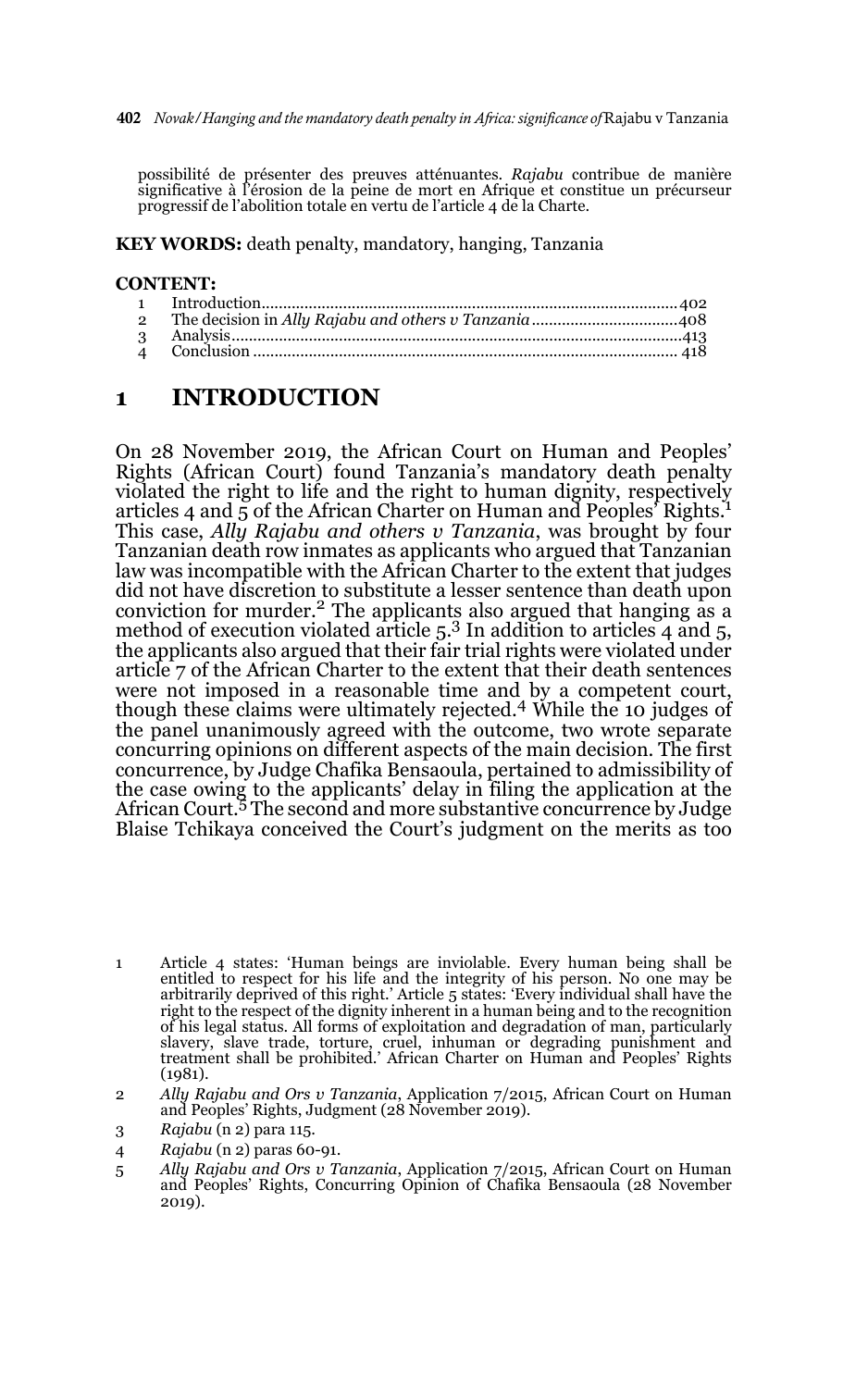limiting and instead advocated a broader holding against the legality of the death penalty per se in international law.<sup>6</sup>

*Rajabu and others v Tanzania* closed the merits question left open in *Dexter Eddie Johnson v Ghana*, decided by the African Court earlier in 2019.<sup>7</sup> In *Johnson*, the Court found a challenge to the mandatory death penalty in Ghana to be inadmissible owing to that applicant's earlier filing at the UN Human Rights Committee, which resulted in that body's finding that Ghana's mandatory death penalty regime violated article 6 of the International Covenant on Civil and Political Rights (ICCPR).8 The African Court interpreted the *non bis in idem* principle as preventing the applicant from bringing the same merits question to two different international human rights treaty bodies, pursuant to the principles of finality codified in article 56(7) of the African Charter.9 Notably, Judge Tchikaya, the concurring judge in *Rajabu* who advocated for total prohibition of the death penalty under article 4 of the African Charter, also dissented in *Johnson*, arguing that Johnson's claim was admissible under a more expansive reading of article 56(7).10

The death penalty for murder was mandatory at English common law, a colonial-era holdover that has now been abolished in the overwhelming majority of Commonwealth countries.<sup>11</sup> An unusually strong consensus has developed at international tribunals and

6 *Ally Rajabu and Ors v Tanzania*, Application 7/2015, African Court on Human and Peoples' Rights, Concurring Opinion of Blaise Tchikaya (28 November 2019).

- 7 A Novak 'A missed opportunity on the mandatory death penalty: A commentary on *Dexter Eddie Johnson v Ghana* at the African Court on Human and Peoples' Rights' (2019) 3 AHRY 456. This volume also included an interesting rebuttal by Mwiza Jo Nkhata. MJ Nkata 'Is the African Court's decision in *Dexter Eddie Johnson v Ghana* a missed opportunity? A reply to Andrew Novak' (2019) 3 *African Human Rights Yearbook* 470. This rebuttal argued first that Johnson's counsel did not frame Ghana's violation as 'continuing' and therefore the alleged violation was the same as that before the UNHR Committee. The rebuttal also notes that my argument assumed what it also sought to prove: in other words, the Court should find a case against the mandatory death penalty is admissible because it is a violation of the African Charter. The rebuttal took the position that progress against the death penalty and the mandatory death penalty in particular 'has not been uniform and universal' – in other words, not as self-evident as I portrayed it. Nkhata, 476. I note that to date, only three jurisdictions have upheld the mandatory death penalty as constitutional in a direct challenge: Malaysia and Singapore, which are persistent objectors and have constitutions without protections for the right to life or prohibition on cruel and degrading punishment, and Ghana, where the Supreme Court frankly misapplied its own law in *Dexter Johnson v Republic* (2011) 2 SCGLR 601, the very situation that I advocated the African Court should redress (but see the decision of the Tanzania High Court in *Kambole v Attorney General*, [2019] TZHC 6 (18 July 2019), finding the mandatory death penalty constitutional without reaching the merits).
- 8 *Dexter Eddie Johnson v Ghana*, Application 16/2017, African Court on Human and Peoples' Rights, Ruling (Jurisdiction and Admissibility) (28 March 2019).
- 9 *Johnson* (n 8) paras 54-55.
- 10 See *Dexter Eddie Johnson v Ghana*, Application 16/2017, African Court on Human and Peoples' Rights, Ruling (Jurisdiction and Admissibility), Dissenting Opinion of Blaise Tchikaya (28 March 2019).
- 11 A Novak *The global decline of the mandatory death penalty: constitutional jurisprudence and legislative reform in Africa, Asia, and the Caribbean* (2014) 3- 4.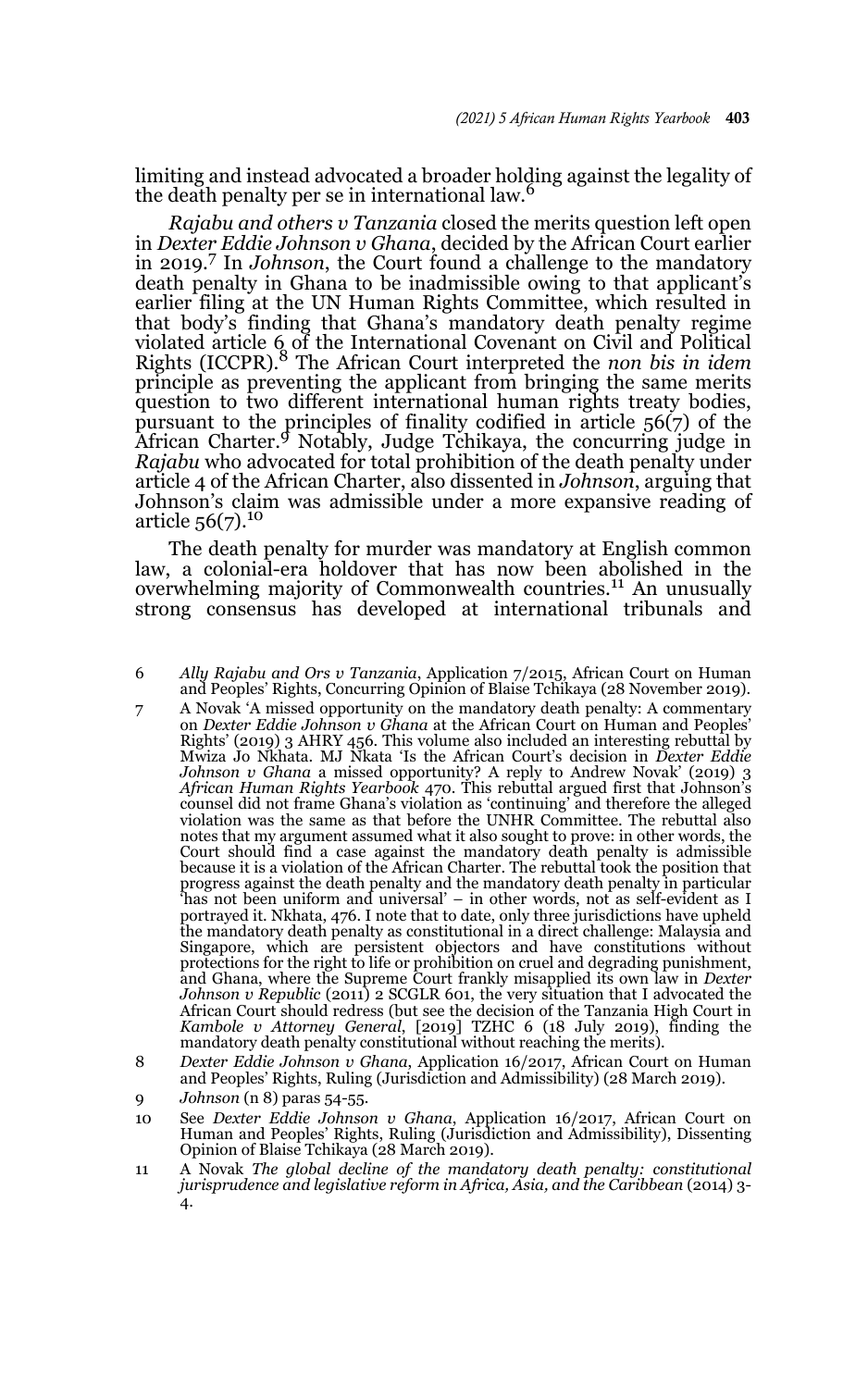domestic constitutional courts that an insufficiently individualised sentence could be too harsh and therefore constituted cruel and degrading punishment.12 The African Commission's General Comment 3, issued in 2015, categorically prohibits mandatory death sentences, as does the 2018 General Comment on the Right to Life from the UN Human Rights Committee.<sup>13</sup> In addition to international lawmaking on this point, state practice has also evolved. In the past five years, only four Commonwealth countries – Nigeria, Pakistan, Malaysia, and Singapore – carried out death sentences that were mandatory upon conviction, and even these have declined in number over time.14 As considered below, the uniformity of state practice and the decline of mandatory death sentences may be evidence of an emerging peremptory norm that all death sentences must be tailored to the offense and the offender, in accordance with the restriction that the death penalty be limited only to the 'most serious crimes' under article 6 of the ICCPR.15 It is axiomatic that the death penalty is in rapid and irreversible decline across the world and that a prohibition on the death penalty in international law is in progressive development.16 The African Court's decision in *Rajabu* tightens the screws on capital punishment and is another milestone in the incremental abolition of capital punishment through collateral or procedural challenges.<sup>17</sup>

- 12 See *Woodson v North Carolina* (1976) 428 US 280; *Mithu v Punjab* (1983) 2 SCR 690 (India); *Reyes v Queen* [2002] UKPC 11 (Belize); *Fox v Queen* [2002] 2 AC 284 (PC) (Saint Kitts and Nevis); *Balson v State* [2005] 4 LRC 147 (PC) (Dominica); *Coard v Attorney General* [2007] UKPC 7 (Grenada); *Queen v<br>Monelle* Criminal Case 15/2007 (Antigua and Barbuda HCJ, 18 September 2008);<br>*Bowe v Queen* (2006) 68 WIR 10 (PC) (Bahamas); *Nervais and Severin v Q* [2018] CCJ 19 (AJ) (Barbados); *Kafantayeni v Attorney General* [2007] MWHC 1 (Malawi); *Attorney General v Kigula* [2009] 2 EALR 1 (Uganda SC); *Muruatetu v Republic* (14 December 2017) Petitions 15/2015 and 16/2015 (Kenya SC); *Bangladesh Legal Aid and Services Trust v Bangladesh* (2010) 30 BLD (HCD) 194. For the Inter-American Commission on Human Rights, see *Edwards v Bahamas* case 12.067, Inter-American Commission on Human Rights, Report No 48/01, OEA/SerL/V/II.111, doc 20 (2000). For the UNHR Committee, see *Thompson v Saint Vincent & the Grenadines* Communication 806/1998, UNHR Committee, UN Doc CCPR/C/70/D/806/1998 (2000).
- 13 General Comment 36 on article 6 of the International Covenant on Civil and Political Rights, On the Right to Life, UNHR Committee (30 October 2018), UN Doc CCPR/C/GC/36, at para 37; African Commission on Human and Peoples' Rights, General Comment 3 on the African Charter on Human and Peoples' Rights: the right to life (article 4), adopted at 57th Ordinary Session of the African Commission on Human and Peoples' Rights (4 to 18 November 2015).
- 14 S Lehrfreund 'Undoing the British colonial legacy: the judicial reform of the death penalty' in CS Steiker & JM Steiker (eds) *Comparative capital punishment* (2019) 272, 298. Note that Botswana, the only Sub-Saharan African country to consistently carry out executions, does not have a mandatory death penalty. Novak (n 11) 78-85.
- 15 International Covenant on Civil and Political Rights (1966) art 6(2):
- 16 R Hood 'Staying optimistic' in L Scherdin (ed) *Capital punishment: A hazard to a sustainable criminal justice system?* (2014) 297-300; W Schabas 'International law, politics, diplomacy and the abolition of the death penalty' (2004) 13 *William & Mary Bill of Rights Journal* 418-19.
- 17 For further reading on the use of human rights litigation to attack collateral or procedural aspects of the death penalty with the goal of total abolition, see Q Whitaker 'Challenging the death penalty in the Caribbean: Litigation at the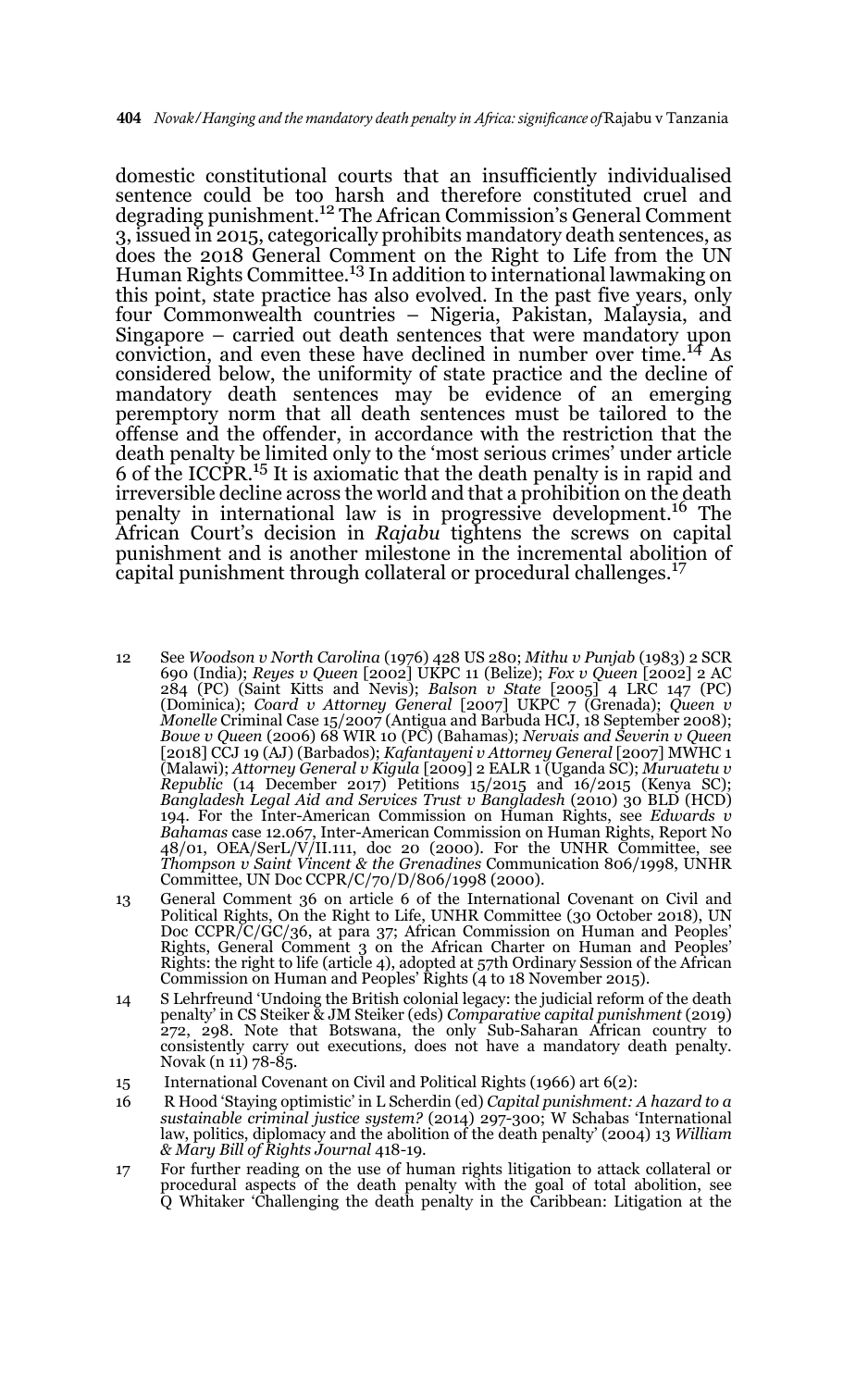With no executions since 1994, Tanzania is 'de facto abolitionist,' defined as a country that has not carried out an execution in the last ten years.18 The right to life at article 14 of the Tanzanian Constitution is strong and does not specifically authorise the death penalty: 'Every person has the right to live and to the protection of his life by the society in accordance with law.'19 Although the Tanzanian High Court found the death penalty unconstitutional in 1994, this decision was later<br>overturned by the Court of Appeal.<sup>20</sup> In that case, which received significant academic criticism, the Court of Appeal ruled the death penalty was cruel and degrading punishment, but was nonetheless constitutional because of a 'lawful sanction' exception that was incorporated into the constitutional definition of torture.21 However, *Mbushuu* did not directly address the *mandatory* nature of Tanzania's death penalty directly. This fell to a later case, *Kambole v Attorney General*, in which the High Court found that the mandatory death penalty was constitutional because of the Court of Appeal's decision in *Mbushuu*, rejecting the petitioner's argument that only a discretionary death penalty was saved rather than a mandatory one.<sup>22</sup> Consequently, until the Court of Appeal directly addresses the question, the mandatory death penalty will remain in section 197 of the Penal Code, which authorizes the mandatory death penalty for murder. The societal consensus appears to be that the President will regularly commute death row to life imprisonment, which creates its own challenges of delay and uncertainty.<sup>23</sup> In her study of fair trial rights in death penalty cases, Chenwi observed that Tanzanian death row inmates often receive inadequate legal representation, owing to poor remuneration for indigent defense counsel.<sup>24</sup>

Like the Tanzanian constitution, the African Charter does not provide explicit authorisation for capital punishment, although the subsequent charters on children's rights and the rights of women do

17 Privy Council' in J Yorke (ed) *Against the death penalty: International initiatives and implications* (2008) 101; KA Akers & P Hodgkinson 'A critique of litigation and abolition strategies: A glass half empty' in P Hodgkinson (ed) *Capital punishment: New perspectives* (2013) 29 (for a critical perspective on this process).

- 18 Amnesty International *Death sentences and executions 2020* (2021) 58, https:// www.amnesty.org/download/Documents/ACT5037602021ENGLISH.PDF.
- 19 Tanzania Constitution art 14 (1977).
- 20 *Republic v Mbushuu* [1994] TZHC 7 (22 June 1994); A Gaitan & B Kuschnik 'Tanzania's death penalty debate: an epilogue on *Republic v Mbushuu*' (2009) 9 AHRLR 459, at 472-474 (noting that the Court of Appeal reversed the High Court decision by finding that the death penalty, although constituting torture, was nonetheless justified by the public interest).
- 21 A Gaitan & B Kuschnik 'Tanzania's death penalty debate: An epilogue on *Republic v Mbushuu*' (2009) 9 AHRLR 459, at 467-469.
- 22 *Kambole v Attorney General* [2019] TZHC 6 (18 July 2019).
- 23 LP Shaidi 'The death penalty in Tanzania: law and practice' Paper presented at the British Institute of International and Comparative Law Conference, application of the death penalty in Commonwealth Africa (10-11 May 2004) (noting that presidential clemency reconciles public support for the death penalty with official nonuse).
- 24 L Chenwi 'Fair trial rights and their relation to the death penalty in Africa' (2006) 55(3) *International and Comparative Law Quarterly* 609, at 628.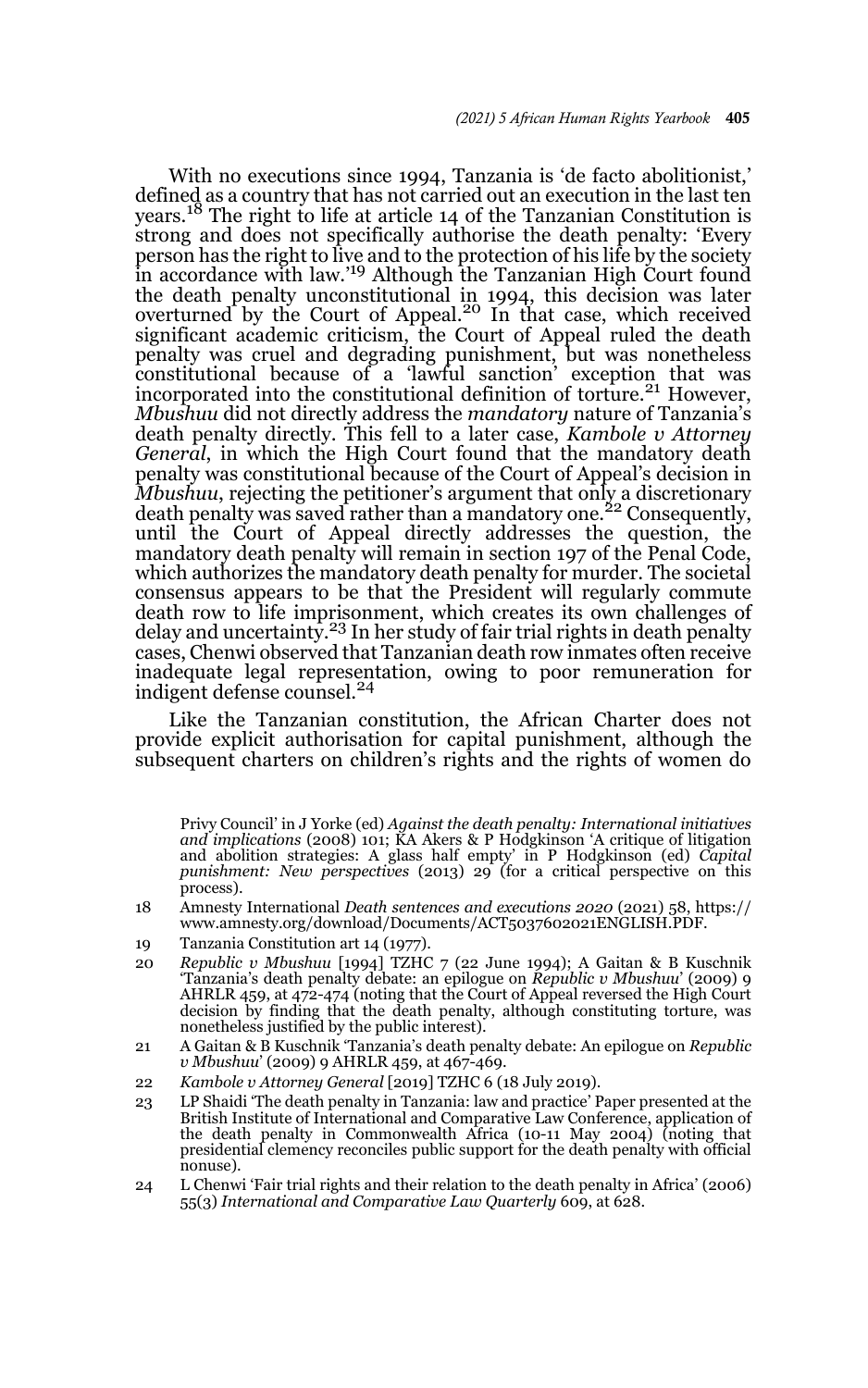include explicit death penalty prohibitions for juveniles and pregnant women, respectively.<sup>25</sup> In 2015, the African Commission published a new General Comment 3 on the Right to Life (Article 4), which states at paragraph 24: 'In no circumstances shall the imposition of the death penalty be mandatory for an offence.'26 The General Comment also states that while the death penalty is not prohibited per se by the African Charter, it may only be applied for intentional killing, and with a fair individual trial in civilian court and an opportunity to seek clemency. The General Comment prohibits the death penalty for pregnant or nursing women, children, the elderly, and persons with intellectual disabilities, and obligates states parties to transparency in the sentencing and execution process, including dignified treatment of next of kin.27

The African Commission's case law on the death penalty has primarily concerned fair trial rights. In a case against Malawi, the African Commission found a violation where the defendant facing the death penalty did not have the right to counsel or the right to appeal.<sup>28</sup> In several cases involving Nigeria, the African Commission found violations of article 7 (right to a fair trial) where the death sentence was pronounced by a specially-created court, where the defendant faced intimidation or harassment, or where the defendant was presumed guilty before conviction.29 In *Interights (on behalf of Bosch) v Botswana*, the African Commission did not find a violation of article 4 (right to life) or article 7 (right to a fair trial) of the African Charter, as the trial court properly considered the evidence and mitigating factors and the defendant had reasonable time to seek clemency.<sup>30</sup> In 2013, the African Commission considered the death penalty again in *Spilg (on behalf of Kobedi) v Botswana*, in which the Commission found no violation of the African Charter either for hanging as a method of execution or of delay in executing a sentence where the delay was the fault of the defendant.<sup>31</sup> However, the Commission did find a violation

- 25 L Chenwi 'Breaking new ground: The need for a protocol to the African Charter on the abolition of the death penalty in Africa' (2005) 5 *African Human Rights Law Journal* 89, at 92-93.
- 26 African Commission on Human Rights, General Comment 3 on the African Charter: The right to life (article 4), adopted 4-18 November 2015.
- 27 African Commission, General Comment No 3.
- 28 *Amnesty International (on behalf of Orton and Vera Chirwa) v Malawi*, consolidated with *Achuthan (on behalf of Aleke Banda)* (2000) AHRLR 144 (African Commission on Human and Peoples' Rights 1995).
- 29 *International Pen (on behalf of Saro-Wiwa) v Nigeria* (2000) AHRLR 212 (African Commission on Human and Peoples' Rights 1998); *Constitutional Rights Project (in respect of Akamu and Ors) v Nigeria* (2000) AHRLR 180 (African Commission on Human and Peoples' Rights 1995). See also *Forum of Conscience v Sierra Leone* (2000) AHRLR 293 (African Commission on Human and Peoples' Rights 2000) (finding the denial of the right to appeal to violate article 7).
- 30 *Interights (on behalf of Mariette Sonjaleen Bosch) v Botswana* (2003) AHRLR 55 (African Commission on Human and Peoples' Rights, 6-20 November 2003).
- 31 *Spilg, Mack & Ditshwanelo (on behalf of Lehlohonolo Bernard Kobedi) v Botswana*, Communication 277/2003, African Commission on Human and Peoples' Rights (12 October 2013).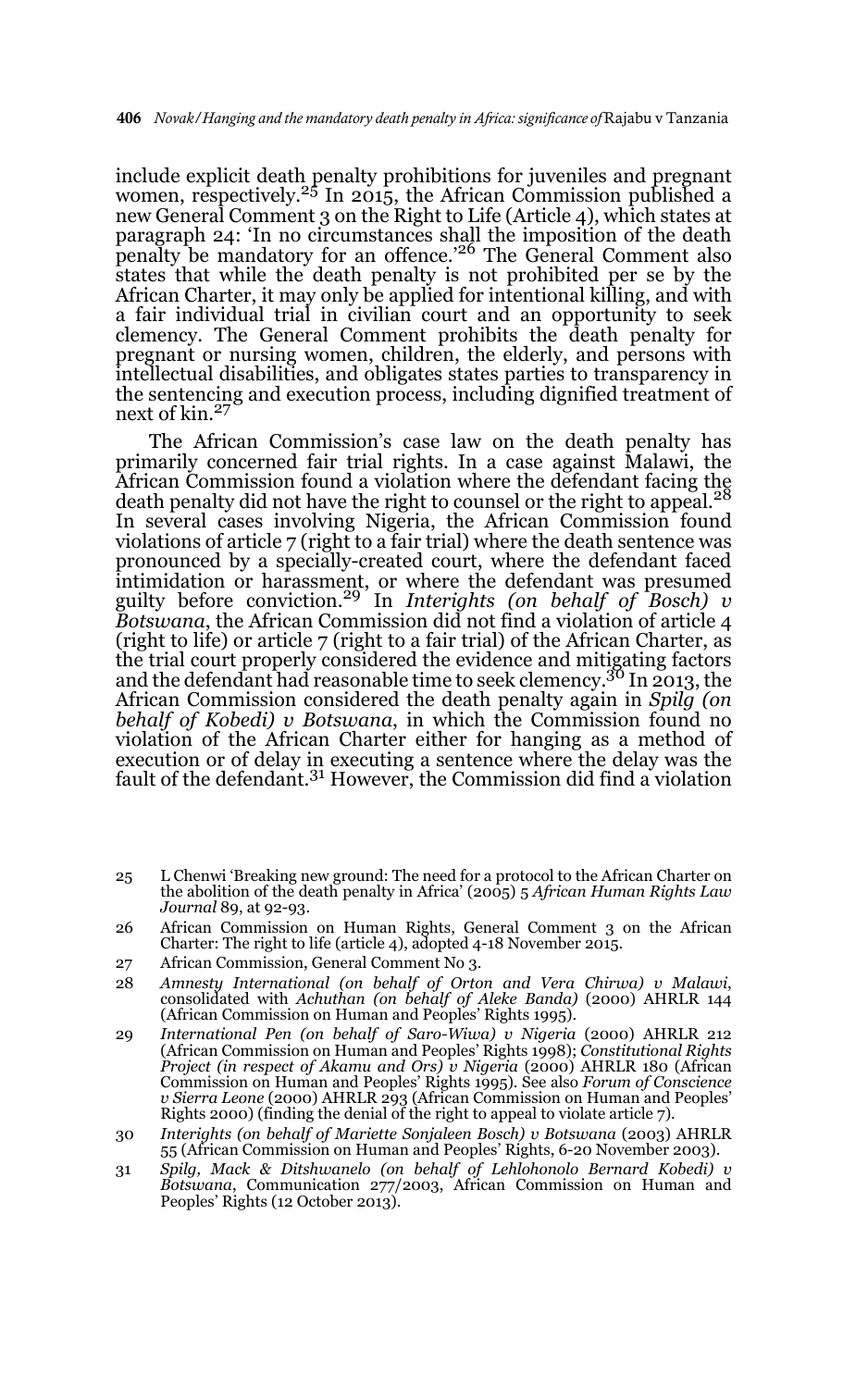of article 5 because of Botswana's failure to notify the family or legal representatives of the pending execution.<sup>32</sup>

In 2015, the Commission considered *Interights & Ditshwanelo (on behalf of Ping) v Botswana*, which modified the decision in *Spilg (Kobedi)* without citing it. In *Interights (Ping)*, the petitioners raised both article 4 (life) and article 5 (degrading punishment) claims.33 As to article 4, the petitioners claimed that Botswana's *pro deo* system of legal aid, the presumption in favour of death known as the doctrine of extenuating circumstances, and the lack of genuine clemency<br>consideration violated the right to life.<sup>34</sup> The Commission dismissed these claims, finding that Botswana's procedure for legal aid, consideration of mitigating factors, and petition process for clemency were compliant on paper with the African Charter. However, the Commission did find a violation of article 5, on the grounds that hanging as a method of execution was cruel and degrading, and the secrecy of the execution process violated human dignity. The Commission rejected, as in *Spilg (Kobedi)*, the 'death row syndrome' argument on the basis that the delay in Ping's death sentence was not sufficiently established. Interestingly, the Commission in *Interights (Ping)* started from the premise that international law had to authorise a method of execution, rather than from the premise that methods of execution were acceptable unless they violated international law. According to the Commission, 'Currently, no method of execution has been found to be acceptable under international law. This complicates the current inquiry since it seems that no method of execution is appropriate under international law.'35 The Commission's implication here is that the death penalty was lawful under the African Charter but no methods of execution were permissible. In 2015, the African Commission also considered a draft protocol on the abolition of the death penalty, but other African Union policy organs did not act on it.36 Against this background, the African Court decided its first major death penalty case in *Rajabu v Tanzania*. 37

- 32 *Spilg (on behalf of Kobedi)* (n 32) at para 177.
- 33 *Interights & Ditshwanelo (on behalf of Oteng Modisane Ping) v Botswana*, Communication 319/2006, African Commission on Human and Peoples' Rights (4-18 November 2015).
- 34 I have argued elsewhere that Botswana's 'doctrine of extenuating circumstances' operates as a presumption in favor of death and is neither as rational nor as transparent as a truly discretionary death penalty. In an 'extenuating circumstances' jurisdiction, the defendant has the burden of proving mitigating factors, unlike a discretionary death penalty where the prosecutor must prove aggravating factors. I believe the 'doctrine of extenuating circumstances' does not comport with the ICCPR's requirement to limit the death penalty to only the 'most serious crimes' under article 6. See A Novak 'Capital sentencing discretion in Southern Africa: A human rights perspective on the doctrine of extenuating circumstances in death penalty cases' (2014) 14(1) *African Human Rights Law Journal* 24. In *Ping*, the African Commission rejected the distinction I am making. For more on Botswana's *pro deo* system and clemency proceedings, see E Maxwell & A Mogwe *In the shadow of the noose* (Ditshwanelo 2006).
- 35 *Interights (on behalf of Ping)* (n 33) at para 85.
- 36 Amnesty International *The state of African regional human rights bodies and mechanisms: 2019-2020* (2020) 27.
- 37 See Amnesty International (n 36) 25.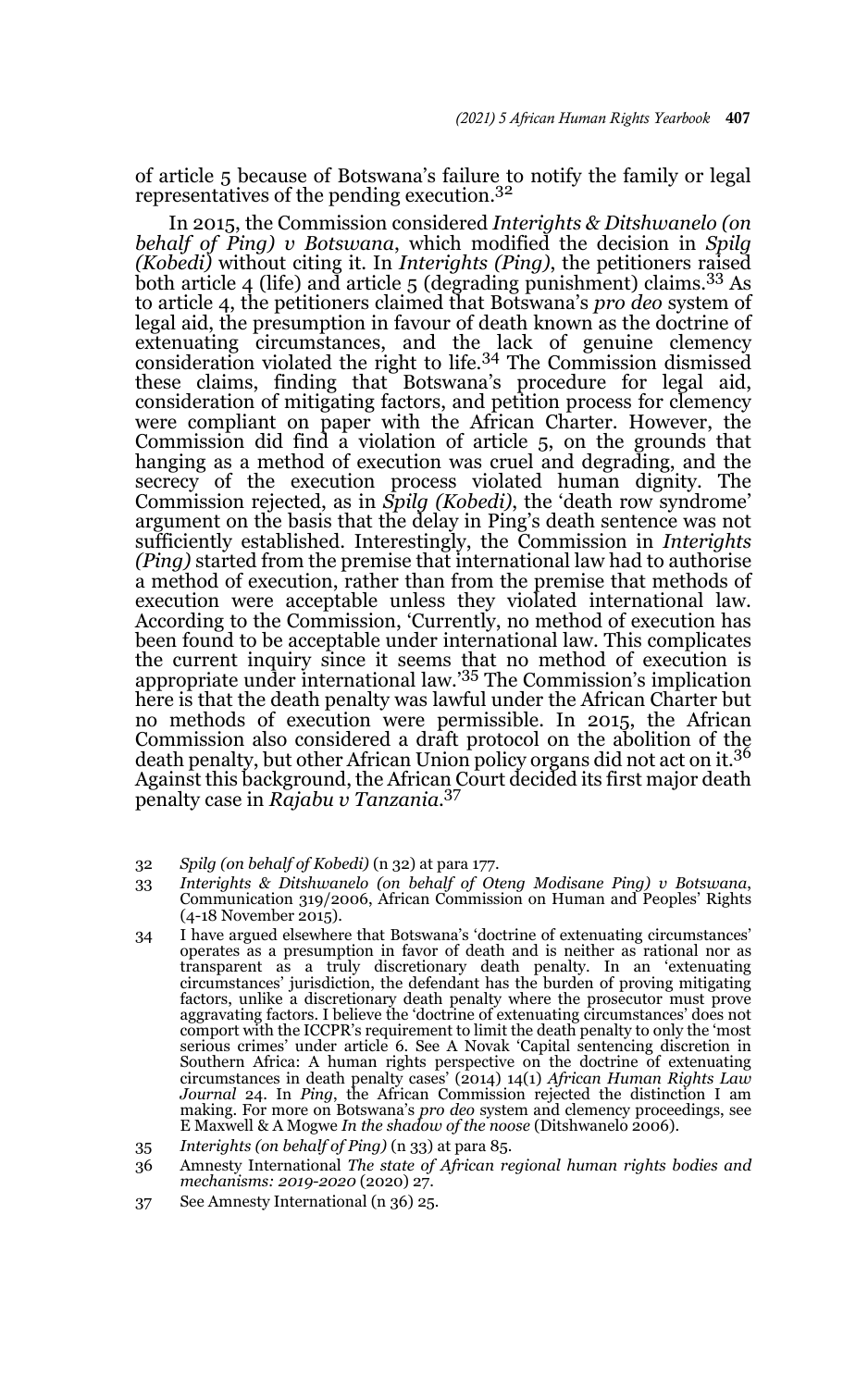### **2 THE DECISION IN** *ALLY RAJABU AND OTHERS V TANZANIA*

In its analysis of jurisdiction, the Court found that the Application properly alleged a violation of the African Charter within the Court's scope of review.<sup>38</sup> The Court also determined that the case was admissible because the applicants exhausted domestic remedies and filed the Application within reasonable time.<sup>39</sup> In their cases, all applicants had their convictions affirmed on appeal and filed their cases about two years after the sentences became final, appropriate<br>considering that the applicants were 'lay, indigent and incarcerated.'<sup>40</sup> The other criteria of admissibility were not in dispute.

On the merits, the applicants alleged three violations of the African Charter: a violation of articles 4 (right to life),  $5$  (right to dignity), and  $7$ (right to a fair trial). Additionally, the applicants also alleged a violation of article 1, a state's duty to comply with the Charter, owing to Tanzania's failure to amend its penal code to prohibit the mandatory death sentence.41 An article 1 violation is derivative and requires the Court to find a violation of another right under the African Charter in order to show a violation.42

Turning first to the claim under article 7, the applicants alleged three violations of the right to a fair trial: first, that they were not tried in a reasonable time pursuant to article  $7(1)(d)$ ; second, that the state did not provide the applicants with the right to be heard under article  $7(1)$ ; and third, that the court that tried them was not competent because the preliminary hearing and trial were conducted by two different judges, in violation of article  $7(1)(a)$ .<sup>43</sup> The Court dismissed the first allegation, noting that the 'real' delay in processing the appeal was only two years rather than the 4 years, 2 months claimed by the Appellants as they had not shown that the fault for the entire delay was on the part of the state.<sup>44</sup> Rather, the applicants waited two years before filing the application for review with the Tanzanian appellate court,<br>which accounted for half the total delay.<sup>45</sup> As to the second allegation, the African Court explained that the Tanzanian High Court used a standard of guilt beyond a reasonable doubt in determining its verdicts and had occasion to review all credible evidence.<sup>46</sup> The more specific allegations involved the High Court's reliance on witness testimony and

- 38 *Rajabu* (n 2) paras 18-33.
- 39 *Rajabu* (n 2) paras 34-54.
- 40 *Rajabu* (n 2) paras 49-50.
- 41 Article 1 states: 'The Member States of the Organisation of African Unity, parties to the present Charter shall recognise the rights, duties and freedoms enshrined in the Charter and shall undertake to adopt legislative or other measures to give effect to them.' African Charter on Human and Peoples' Rights (1981) art 1.
- 42 *Rajabu* (n 2) para 94.
- 43 *Rajabu* (n 2) paras 59-91.
- 44 *Rajabu* (n 2) paras 60-73.
- 45 *Rajabu* (n 2) para 71.
- 46 *Rajabu* (n 2) paras 74-85.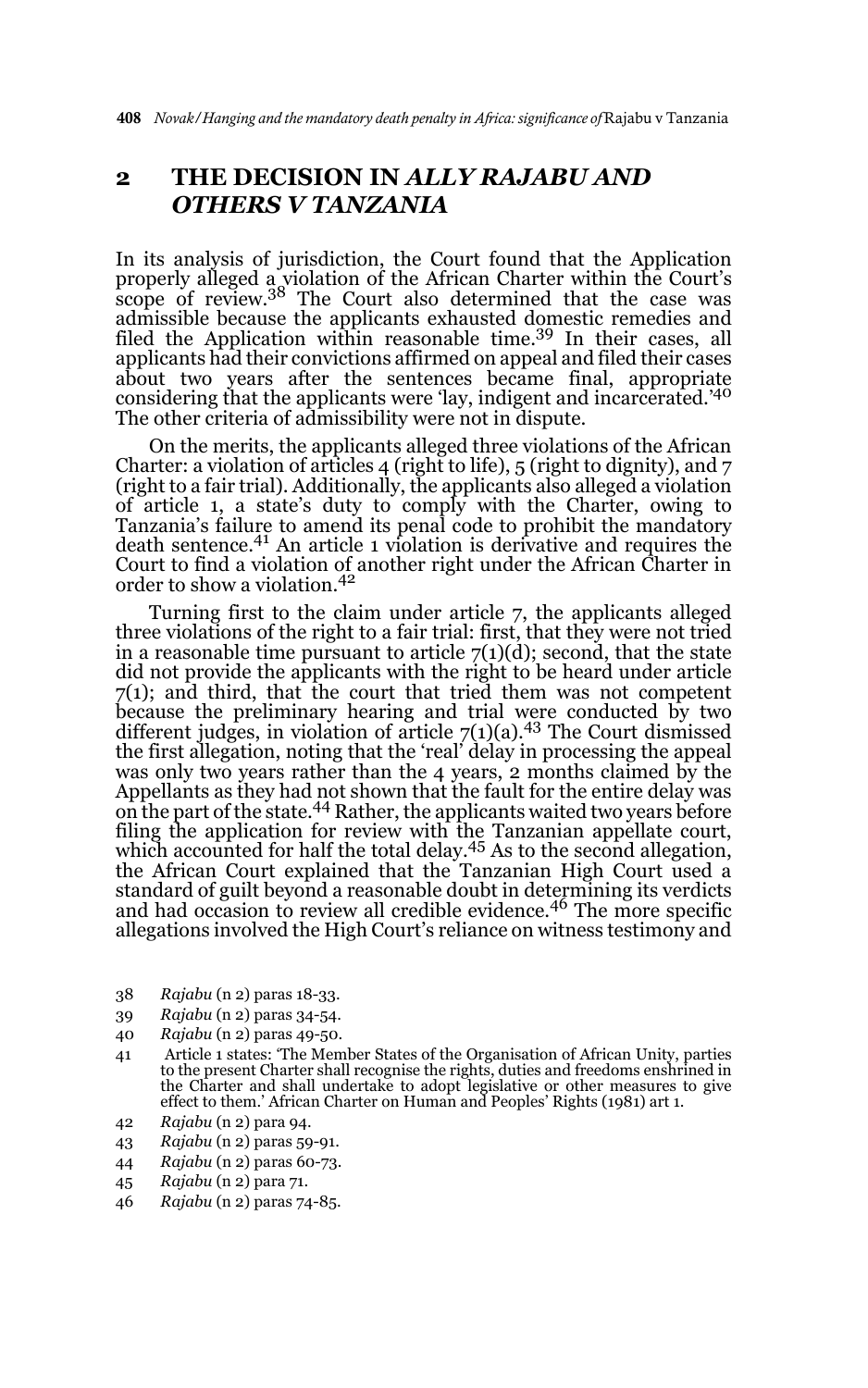the investigation of a single police officer, both of which complied with Tanzanian law.47 Insofar as the High Court's verdicts did not reveal any manifest error, the African Court found no violation of the right to be heard. Finally, as to the right to be heard by a competent court, the African Court explained that Tanzanian law did not require the judge who performed the preliminary hearing and the judge who presided over the trial to be the same person.<sup>48</sup>

Although the Court dismissed the applicants' claim that their death sentences violated the right to a fair trial, the judges did find violations of the right to life (article 4) and the right to dignity (article 5), and therefore a violation of article 1, Tanzania's duty to comply with the Charter.49 As to the right to life, the Court in *Rajabu* explained that 'despite a global trend towards the abolition of the death penalty, including the adoption of the Second Optional Protocol to the International Covenant on Civil and Political Rights, the prohibition of the death sentence in international law is still not absolute.'50 Although the ICCPR and the Inter-American Convention on Human Rights both have explicit savings for the death penalty in a narrow class of cases, article 4 of the African Charter states only in relevant part that '[n]o one may be arbitrarily deprived of this right.'51 As the Court noted, the primary constraint here is that a deprivation of the right to life cannot be 'arbitrary,' and although article 4 does not mention the death penalty, by implication if a death sentence were passed according to law and by a competent court it would not be 'arbitrary'.52 This holding will be disappointing to observers who see the abolition of the death penalty in international law as absolute, as argued in the concurring opinion by Judge Tchikaya, but it is not a surprising holding and accords with other international legal sources.<sup>53</sup>

Although the Court did not find the death penalty per se was 'arbitrary' under article 4, it did find that a death penalty that was

- 47 *Rajabu* (n 2) paras 81-83.
- 48 *Rajabu* (n 2) paras 86-91.
- 49 *Rajabu* (n 2) paras 114, 119-20, 126.
- 50 *Rajabu* (n 2) para 96.
- 51 African Charter on Human and Peoples' Rights (1981) art 4. Compare International Covenant on Civil and Political Rights (1966) art 6(2): 'In countries which have not abolished the death penalty, sentence of death may be imposed only for the most serious crimes in accordance with the law in force at the time of the commission of the crime…' See also American Convention on Human Rights (1969) art 6: 'In countries that have not abolished the death penalty, it may be imposed only for the most serious crimes and pursuant to a final judgment rendered by a competent court and in accordance with a law establishing such punishment, enacted prior to the commission of the crime.'
- 52 *Rajabu* (n 2) para 98.
- 53 General comment number 6 of the UNHR Committee states that while 'states parties are not obliged to abolish the death penalty totally they are obliged to limit its use and, in particular, to abolish it for other than the "most serious crimes". The comment also states that 'abolition is desirable' and 'all measures of abolition should be considered as progress in the enjoyment of the right to life.' UNHR Committee, CCPR General Comment No 6: Article 6 (Right to life), 30 April 1982. The revised General Comment on the Right to Life, No 36, is more elaborate and contains far more restrictions on the death penalty, but does not go so far as to prohibit the death penalty altogether. See General Comment 36 (n 13).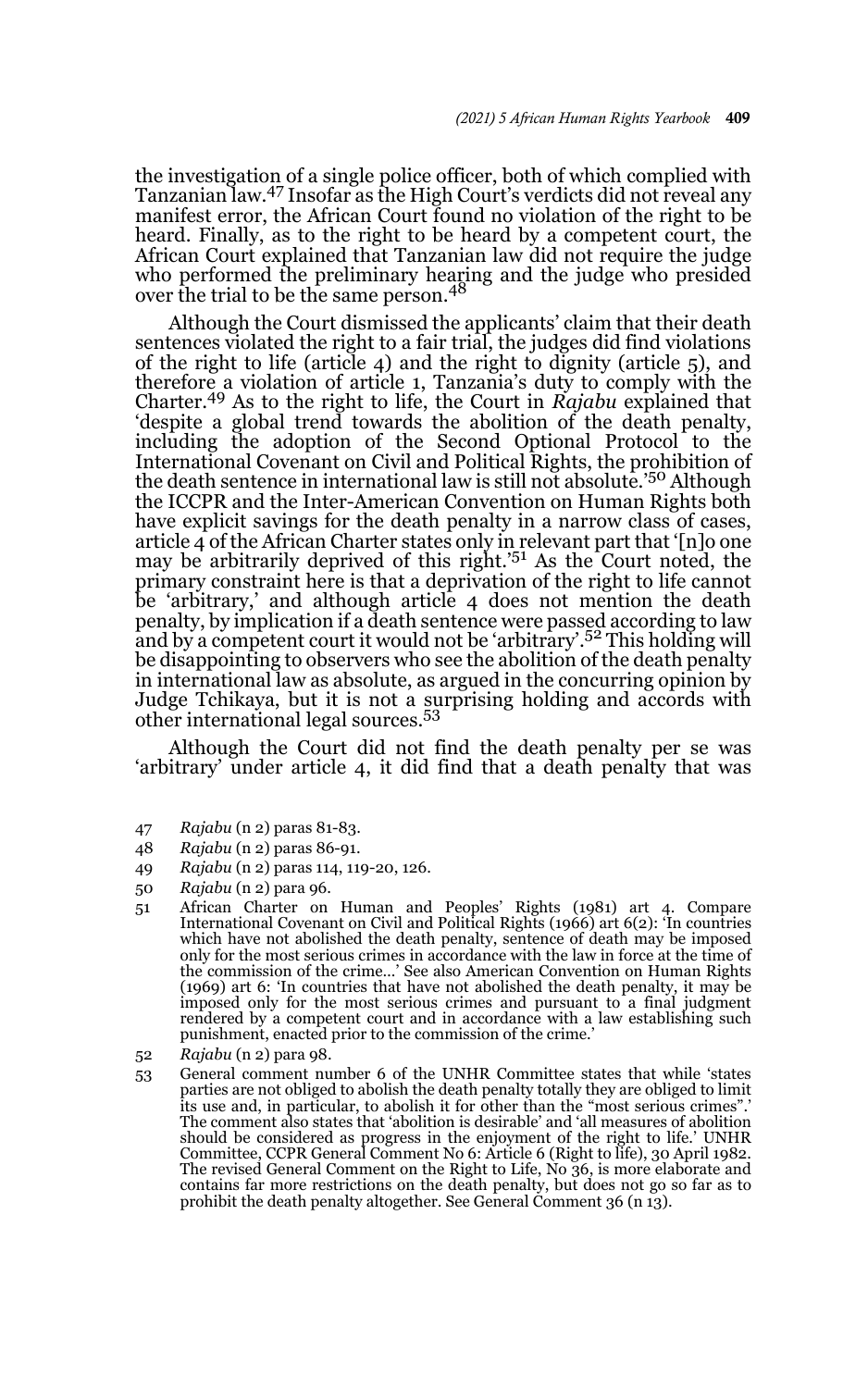mandatory on conviction was arbitrary, and therefore a violation of the Charter.54 The Court's analysis of 'arbitrary' deprivation of life was searching, recalling the African Commission's earlier precedents in *Interights (on behalf of Bosch) v Botswana* that death sentences must be provided by law and imposed by a competent court.<sup>55</sup> In addition, the Court also cited the seminal death penalty cases *International Pen (Ken Saro-Wiwa) v Nigeria* and *Forum of Conscience v Sierra Leone* that any violation of fair trial rights under article 7 could make a death sentence an arbitrary deprivation of the right to life under article 4.<sup>56</sup> As to the arbitrariness of the mandatory death sentence, the African Court noted precedent from the UN Human Rights Committee in *Thompson v St Vincent and the Grenadines* that the mandatory nature of the death penalty was fundamentally arbitrary because it did not permit courts to consider whether the death penalty was appropriate in a particular case.<sup>57</sup> The Inter-American Court of Human Rights was in accord, noting in *Hilaire, Constaintine and Benjamin v Trinidad and Tobago* that because the mandatory death penalty 'automatically and generically imposes the death penalty for all persons found guilty of<br>murder,' it was arbitrary under article 4 of the American Convention.<sup>58</sup> The African Court also cited the senior courts of Tanzania's near neighbours, Kenya, Malawi, and Uganda, which had found unconstitutional a similar penal code provision authorizing the mandatory death penalty.59 Notably, however, the Court did not cite the African Commission's jurisprudence in *Spilg (on behalf of Kobedi)* and *Interights (on behalf of Ping)*, evidently because those cases only found violations of article 5, cruel and degrading treatment, rather than the right to life under article 4.

According to the African Court in *Rajabu*, the deprivation of life as 'arbitrary' should be measured according to three metrics: first, it must be provided for in law; second, it must be passed by a competent court;<br>and three, the death penalty decision must comport with due process.<sup>60</sup> The Court found in mandatory death sentence cases, that the first two provisions were met since the trial courts complied with existing law. However, mandatory death sentences are 'arbitrary' because they violate the principle of due process, which extends not just to<br>procedural rights at trial but also to sentencing.<sup>61</sup> Section 197 of Tanzania's penal code violated due process because the 'automatic and mechanical application of this provision in cases of murder' denied a convicted person the ability to present mitigating evidence and did not

- 54 Rajabu (n 2) para 111. Specifically, the Court found that Section 197 of the Tanzanian penal code did 'not uphold fairness and due process as guaranteed under article  $7(1)$  of the Charter.' As a result, the provision prohibition on 'arbitrary' deprivation of life.
- 55 *Rajabu* (n 2) para 99, citing *Interights* (n 30).
- 56 *Rajabu* (n 2) para 100, citing *International Pen* and *Forum of Conscience* (n 29).
- 57 *Rajabu* (n 2) para 102, citing *Thompson* (n 12).
- 58 *Hilaire, Constantine & Benjamin v Trinidad & Tobago* Inter-American Court of Human Rights (ser C) No 94 (21 June 2002), paras 103-104.
- 59 These are summarised above in n 12.
- 60 *Rajabu* (n 2) para 104.
- 61 *Rajabu* (n 2) para 107.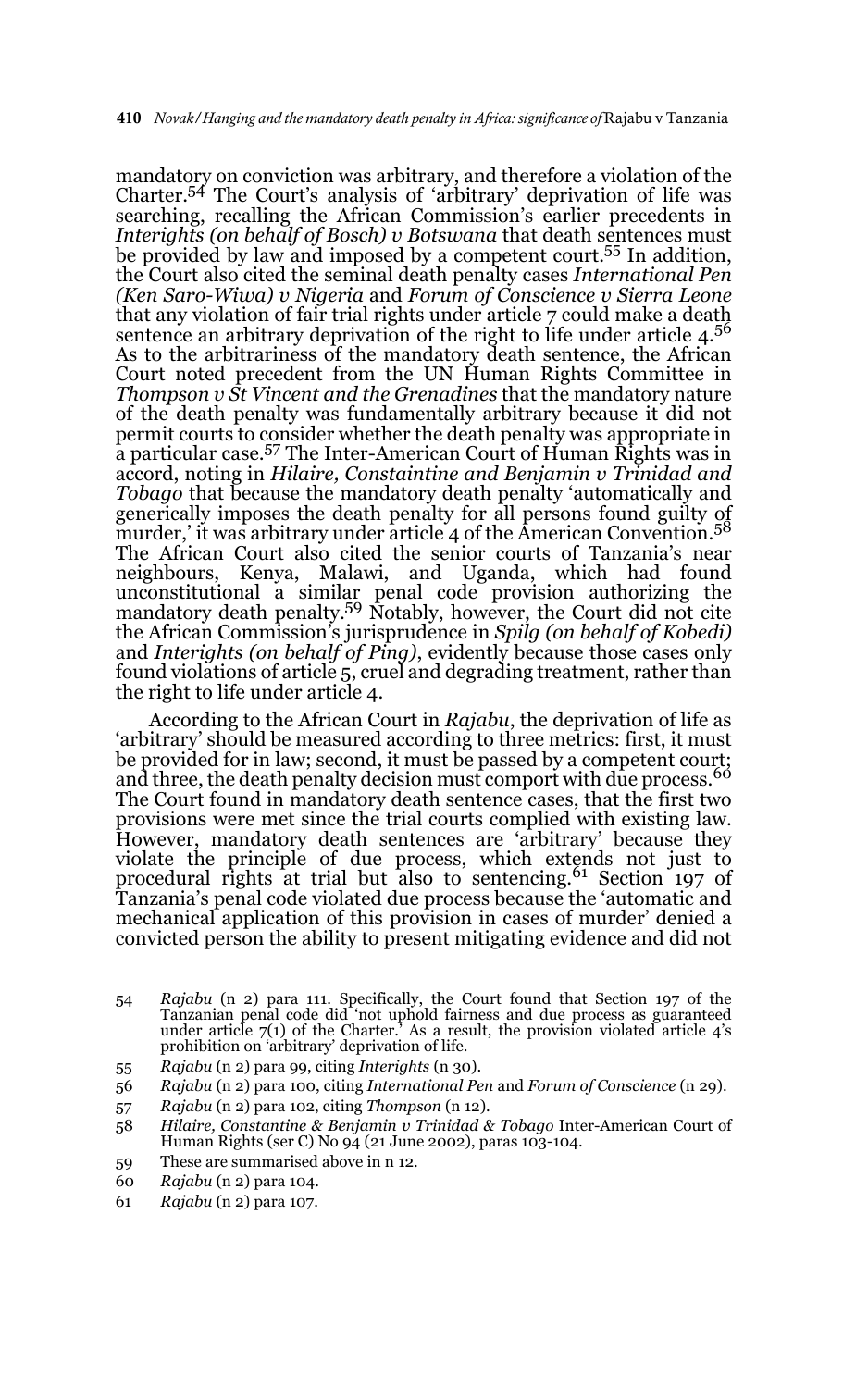have regard to the circumstances in which the offense was committed.<sup>62</sup> Contrary to the punishment fitting the crime, 'the trial court lacks discretion to take into account specific and crucial circumstances such as the participation of each individual offender in the crime.'63 As a result, the Court determined that the mandatory death penalty in Section 197 of Tanzania's penal code violated the due process provisions of article 7(1) and therefore constituted 'arbitrary' deprivation of the right to life under article 4.64 As noted, while article 4 does not explicitly save the death penalty, an exception could be implied so long as the deprivation of life was not 'arbitrary.' In balancing the right with the limitation, the Court explained that the 'right to life' was strongly worded and the exception to the right comparatively weaker.<sup>65</sup>

The violation of article 5, human dignity, focused on a different procedural aspect of the death penalty: hanging as a method of execution. According to the Court, 'many methods used to implement the death penalty have the potential of amounting to torture, as well as cruel, inhuman and degrading treatment given the suffering inherent thereto.'66 Here the Court laid down a standard: 'in cases where the death penalty is permissible, methods of execution must exclude suffering or involve the least suffering possible'.<sup>67</sup> The Court found that hanging was 'inherently degrading' and 'inevitably encroaches upon dignity in respect of the prohibition of torture and cruel, inhuman and degrading treatment'.68 As a result, the respondent state violated article 5 of the Charter. Notably, this is a strong holding as hanging is the predominant method of execution on the books in retentionist Africa.69 Also of note is the citation to *Ng v Canada*, in which the UN Human Rights Committee found that asphyxiation with poison gas was cruel and degrading treatment.70 The *Rajabu* court's condemnation of hanging as a method of execution comes after the African Commission's earlier ruling in *Interights (on behalf of Ping)* that found hanging to be a violation of article 5, though the Court did not directly cite that opinion.<sup>71</sup>

- 62 *Rajabu* (n 2) para 108.
- 63 *Rajabu* (n 2) para 109.
- 64 *Rajabu* (n 2) paras 111-114.
- 65 *Rajabu* (n 2) para 112.
- 66 *Rajabu* (n 2) para 118.
- 67 *Rajabu* (n 2) para 118.
- 68 *Rajabu* (n 2) para 119.
- 69 R Hood & C Hoyle *The death penalty: A worldwide perspective* (2015) 178-79.
- 70 *Charles Chitat Ng v Canada* (No 469/1991), UN Doc CCPR/C/49/D/469/1991 (1996) (UNHR).
- 71 The issue of hanging as a method of execution was initially raised before the African Commission in *Interights (on behalf of Bosch)*, but as the Commission noted in its decision: 'One of the six issues namely "whether the methods of execution in Botswana, by hanging, breached article 5 of the African Charter" was abandoned during the hearing of the matter at the African Commission's 31st Ordinary Session.' *Interights (on behalf of Bosch)*, (2003) AHRLR 55 (African Commission on Human and Peoples' Rights, 6-20 November 2003). However, the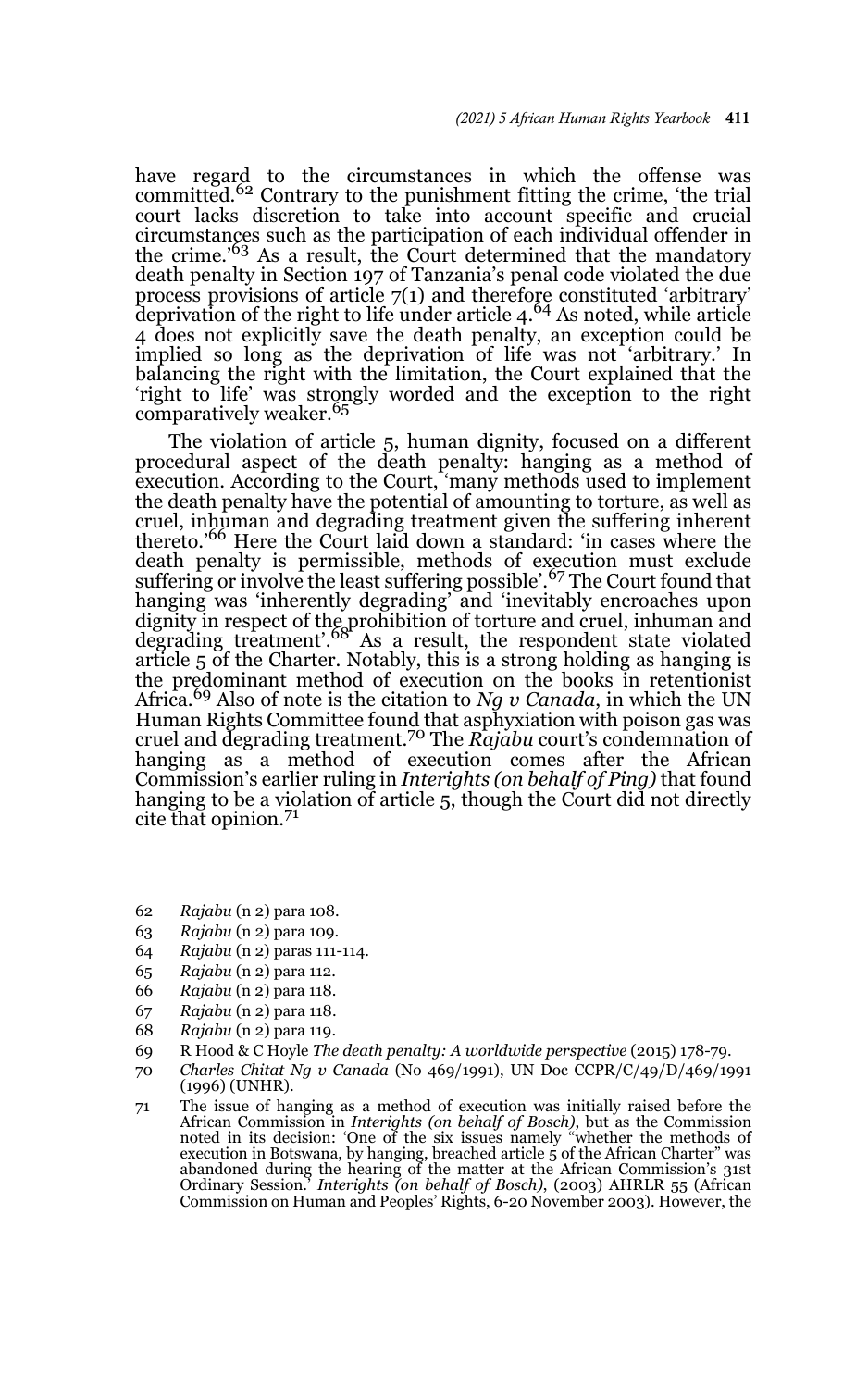The remainder of the decision concerned Tanzania's violation of article 1 for failing to comply with the African Charter followed by an analysis of reparations to the applicants. In summary, the Court ordered payment of 4 million Tanzanian shillings for the psychological impact of remaining on death row between the time of sentencing and the current judgment.72 Citing to *Soering v United Kingdom* from the European Court of Human Rights, which concerned the so-called death row 'syndrome' (that is, the mental anxiety of death row), the *Rajabu* court agreed that the tension of a pending execution constituted psychological suffering.73 The Court also ordered some non-pecuniary reparations, including a change to the Tanzanian penal code to ensure the death penalty was discretionary and to remove the sentence of hanging.<sup>74</sup> The Court found other claims for damages were not proven.

The substantive concurrence by Judge Blaise Tchikaya also merits brief commentary. Judge Tchikaya advocates for a stronger position that the death penalty is always 'arbitrary' and therefore violates article 4 of the African Charter. He traces the progressive development of an anti-death penalty norm in international law and notes the widespread moratoria on executions in most retentionist African countries.75 This appears to be a philosophical difference between Judge Tchikaya and the rest of the Court: should international law reflect the consensus of existing state practice or should it make a normative statement in order<br>to shape state practice going forward?<sup>76</sup> Observers have noted that death penalty cases frequently do both: a decision against the death

- 72 *Rajabu* (n 2) paras 147-150.
- 73 *Rajabu* (n 2) para 149, citing *Soering v United Kingdom* (1989) 161 European Court of Human Rights (ser A). The UN Human Rights Committee has not found that delay alone constitutes cruel and degrading punishment but may be combined with prison conditions or other stresses of death row. See eg *Francis v Jamaica* (No. 606/1994), UN Doc CCPR/C/54/D/606/1994 (1995) (UNHR); *Johnson v Jamaica* (No 588/1994), UN Doc CCPR/C/56/D/588/1994 (1996) (UNHR).
- 74 *Rajabu* (n 2) paras 162-163.
- 75 *Rajabu*, concurring opinion of Judge Tchikaya (n 6) at paras 16-19, 22-27.
- 76 The descriptive versus normative debate is well known to international law<br>scholars. See AE Roberts 'Traditional and modern approaches to customary<br>international law: a reconciliation' (2001) 95 American Journal of Inte *Law* 761-62. As she writes, 'prescriptive and normative rules are often confused because both express an imperative to act. Prescriptive laws express a legal imperative to act (you should do x because x is legally required), while normative rules express a moral imperative to act (you should do x because x is morally required).' See page 761. In this case, Judge Tchikaya is taking a more normative position on what international law is compared to the rest of the Court. He says as much, noting that *Rajabu* 'limit[s] the Court's power of interpretation' and 'pays little attention to the Praetorian powers of the Human Rights judge to advance the protection of the right to life.' *Rajabu*, concurring opinion of Judge Tchikaya (n 6) at paras 21, 24.

<sup>71</sup> Commission found hanging to breach article 5 in *Interights (on behalf of Ping)* in 2015. As noted above, however, the Commission's rationale for this holding was extremely broad, stating that 'no method of execution has been found acceptable under international law.' *Interights (Ping)* (n 33) para 85. The implication in *Interights (Ping)* was that all methods of execution were violations of the African Charter, so that the death penalty could not be carried out at all. The *Rajabu* Court's failure to cite *Ping* directly may have been an implicit rejection of such a broad rationale.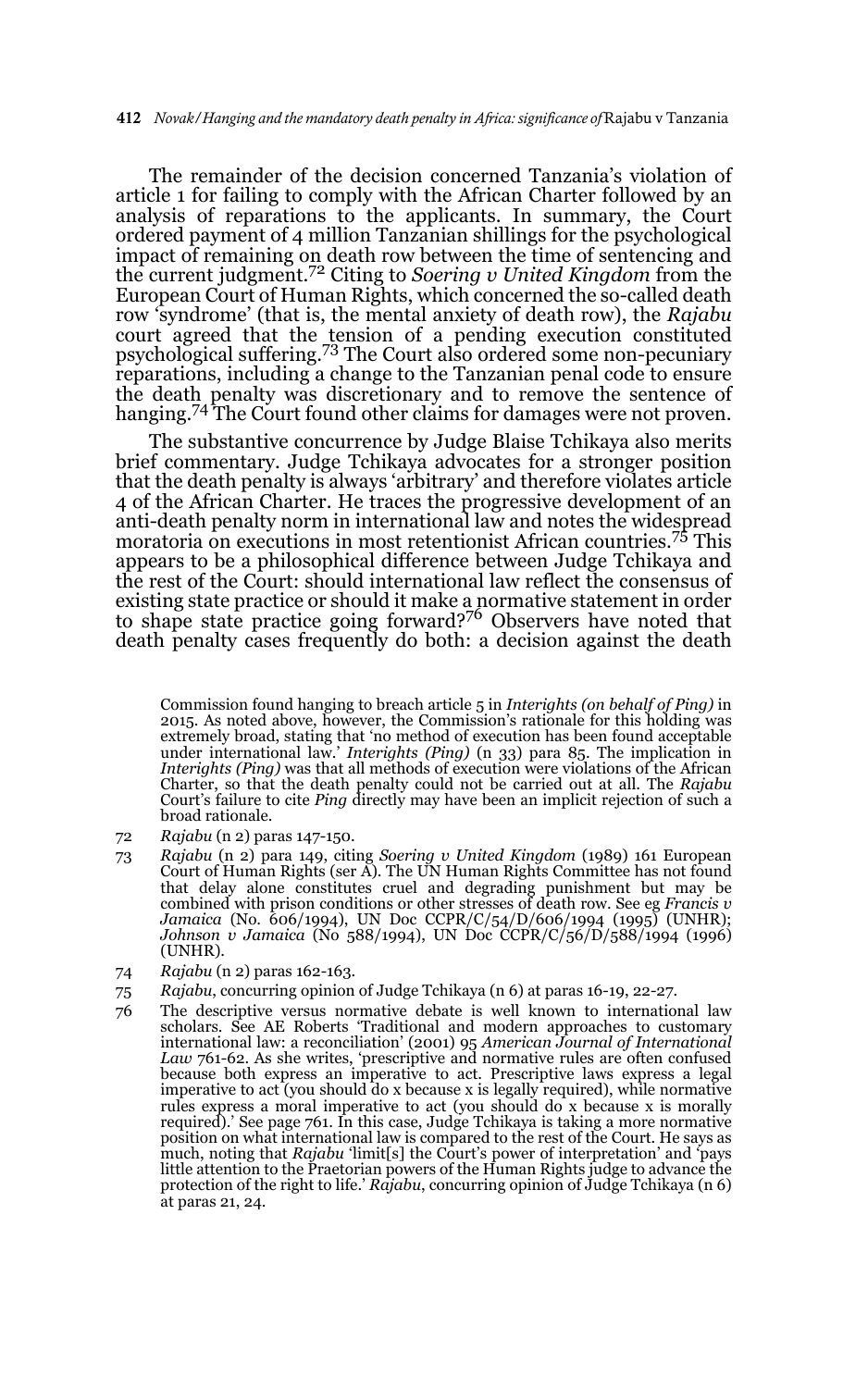penalty in one jurisdiction confirms the progressive abolition of the death penalty, but it also strengthens the normative case against capital punishment by extending that consensus further.77 In this case, however, nothing is stopping the African Court from going still further toward death penalty abolition at a later time. The majority made clear that *Rajabu* is a human rights 'floor' rather than a 'ceiling' and does not prevent progress toward full abolition.

## **3 ANALYSIS**

The first notable aspect of the decision in *Rajabu* is that the African Court analysed the mandatory death penalty under article 4 (right to life) rather than article 7 (right to a fair trial), treating the death penalty analysis separately from its article 7 analysis. Rather, the 'right to a fair trial' mattered in the article 4 analysis because it shed light on what 'arbitrary' deprivation of human life meant. The Inter-American Court of Human Rights decision in *Hilaire, Constantine and Benjamin v Trinidad and Tobago* as well treated the mandatory death penalty in its analysis of the 'right to life' under article 4 of the American Convention on Human Rights.78 Because of a mandatory death sentence, the applicants' right to be heard was denied *after the verdict and on appeal*, not in the original trial, because the trial court had no jurisdiction to hear mitigating evidence in a sentencing hearing and the appellate court had no mitigating evidence to review.79 As a result, the African Court could have construed the violation here as a violation of the right to be heard by a competent court under article 7 rather than as an 'arbitrary' deprivation of life under article 4.

Of course, the end result of either analysis is still the same: the mandatory death penalty violates the Charter. Using a 'right to life' analysis, however, may limit the applicability of *Rajabu* to other mandatory (non-death) sentences, because the Court's fault with Tanzania's mandatory death penalty was the 'arbitrary' deprivation of life not the mandatory nature of the sentence per se. Using an article 7 analysis rather than an article 4 analysis could well have opened the door to challenges of mandatory life imprisonment or mandatory minimum cases, because these too could arguably limit the ability of

<sup>77</sup> R Hood & C Hoyle 'Towards the global elimination of the death penalty: a cruel, inhuman and degrading punishment' (2017) in P Carlen & LA França (eds) *Alternative criminologies* 409 ('The influence exerted by the weight of numbers as more and more countries have embraced the human rights case for abolition has itself strengthened the *normative* legitimacy of the case against capital punishment') (emphasis in original).

<sup>78</sup> *Hilaire, Constantine & Benjamin v Trinidad & Tobago* Inter-American Court of Human Rights (ser C) No 94 (21 June 2002).

<sup>79</sup> Section 197 of the Tanzanian penal code states: 'Any person convicted of murder shall be sentenced to death.' Tanzania Penal Code, chapter 16, Laws of Tanzania revised (1981).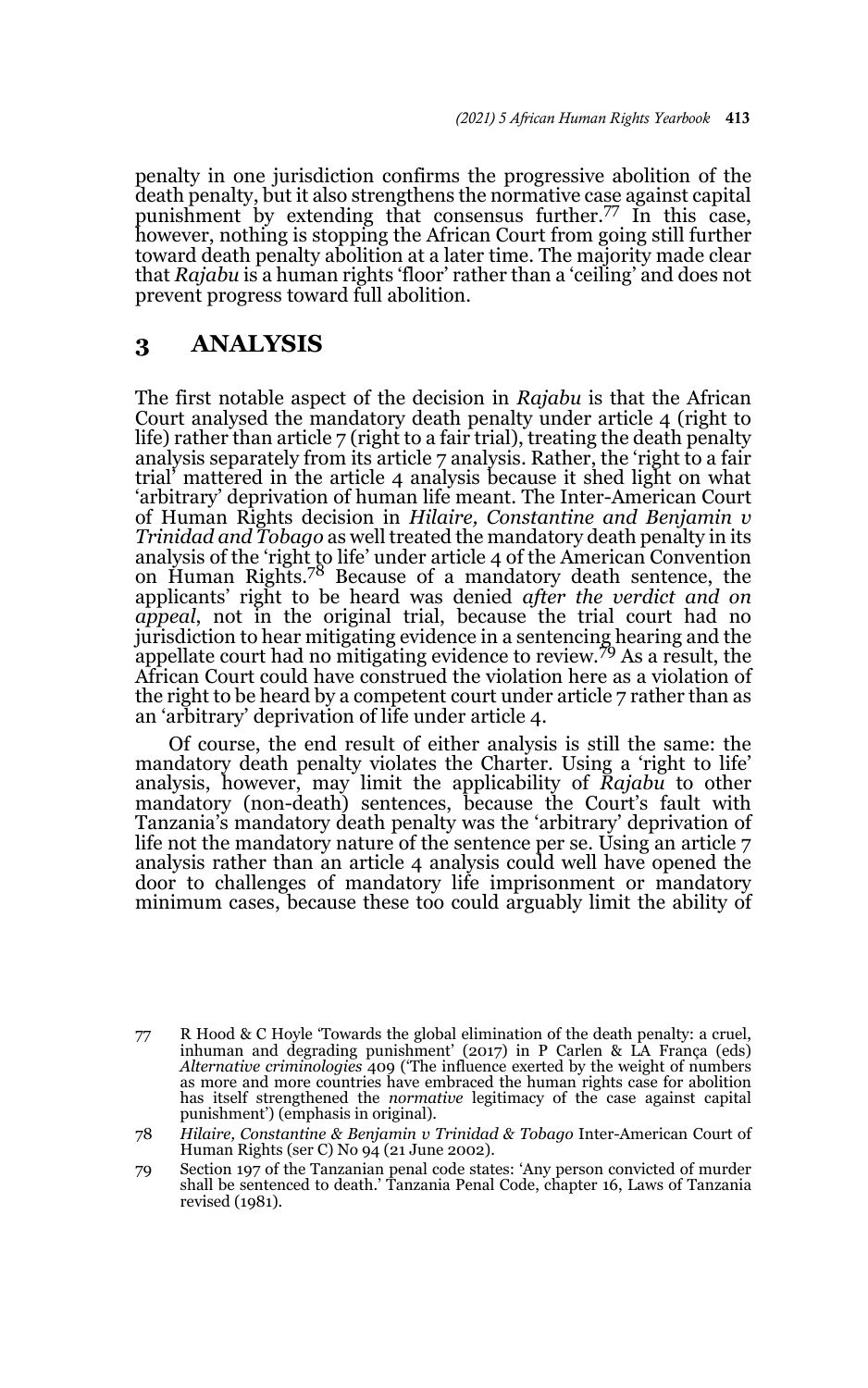appellate courts' jurisdiction to review sentences. By using a right to life analysis, the African Court is essentially saying 'death is different'.<sup>80</sup> In at least one category of cases, however, *Rajabu* may still be relevant: mandatory life imprisonment without parole cases. Academic observers have long cautioned that mandatory life without parole essentially constitutes a form of the death penalty in which the method<br>of execution is abandonment.<sup>81</sup> Such a sentence would likely not satisfy the African Commission's General Comment 3, on the Right to Life (Article 4), which 'envisages the protection not only of life in a narrow<br>sense, but of dignified life.'<sup>82</sup> The US Supreme Court relied on its decision abolishing juvenile capital punishment to prohibit mandatory life without parole to juveniles, for the first time bringing together its death penalty and non-death penalty jurisprudence.83 In a case arising from Mauritius, the Judicial Committee of the Privy Council accepted the appellant's argument that a mandatory sentence of life imprisonment 'was subject to almost all the vices held to be inherent in the mandatory death sentence itself,' including its arbitrariness and lack of individualised consideration.84 In *Makoni v Commissioner of Prisons*, the Zimbabwe Constitutional Court found unconstitutional a provision of that country's penal code that automatically made all life-term inmates ineligible for parole, relying in part on case law on the<br>mandatory death penalty.<sup>85</sup> A 'death is different' approach has limitations, and it is encouraged that the African Court consider the 'right to life' expansively in a future challenge to mandatory life imprisonment, especially where no provision exists in law for parole or early release.

In *Rajabu*, the Court left open another urgent question: whether all death row prisoners have a right to an individualised sentencing hearing after conviction, or whether a summary process such as by an executive clemency authority, appellate court, or pardon/parole board is sufficient. This question would likely arise only if Tanzania attempts to short-circuit the individualised hearing process by 'batch-sorting' death row inmates as groups rather than as individuals. Likely,

- 80 The phrase 'death is different' is an inexact quote from Justice William Brennan's concurrence in *Furman v Georgia*, 408 US 238, 286 (1972) ('death is a unique punishment in the United States'). The phrase captures the U.S. Supreme Court's different Eighth Amendment standards in capital punishment cases versus noncapital punishment cases, a distinction that has come under significant and even withering criticism from scholars. RE Barkow 'The court of life and death: the two tracks of constitutional sentencing law and the case for uniformity' (2009) 107 *Michigan Law Review* 1145. Essentially, this criticism holds, courts should avoid applying more deferential punishment standards in non-death penalty cases: if a punishment is cruel and unusual in death, it may also be cruel and unusual in life.
- 81 C Appleton & B Grøver 'The pros and cons of life without parole' (2007) 47 *British Journal of Criminology* 597, 609-11; E Girling 'Sites of crossing and death in punishment: the parallel lives, trade-offs and equivalencies of the death penalty and life without parole in the US' (2016) 55 *Howard Journal of Crime and Justice* 345.
- 82 African Commission, General Comment 3.
- 83 *Miller v Alabama*, 567 U.S. 460 (2012), citing *Roper v Simmons*, 543 US 551  $(2005).$
- 84 *Boucherville v Mauritius* [2008] UKPC 37 (9 July 2008).
- 85 *Makoni v Commissioner of Prisons* [2016] ZWCC 8 (13 July 2016).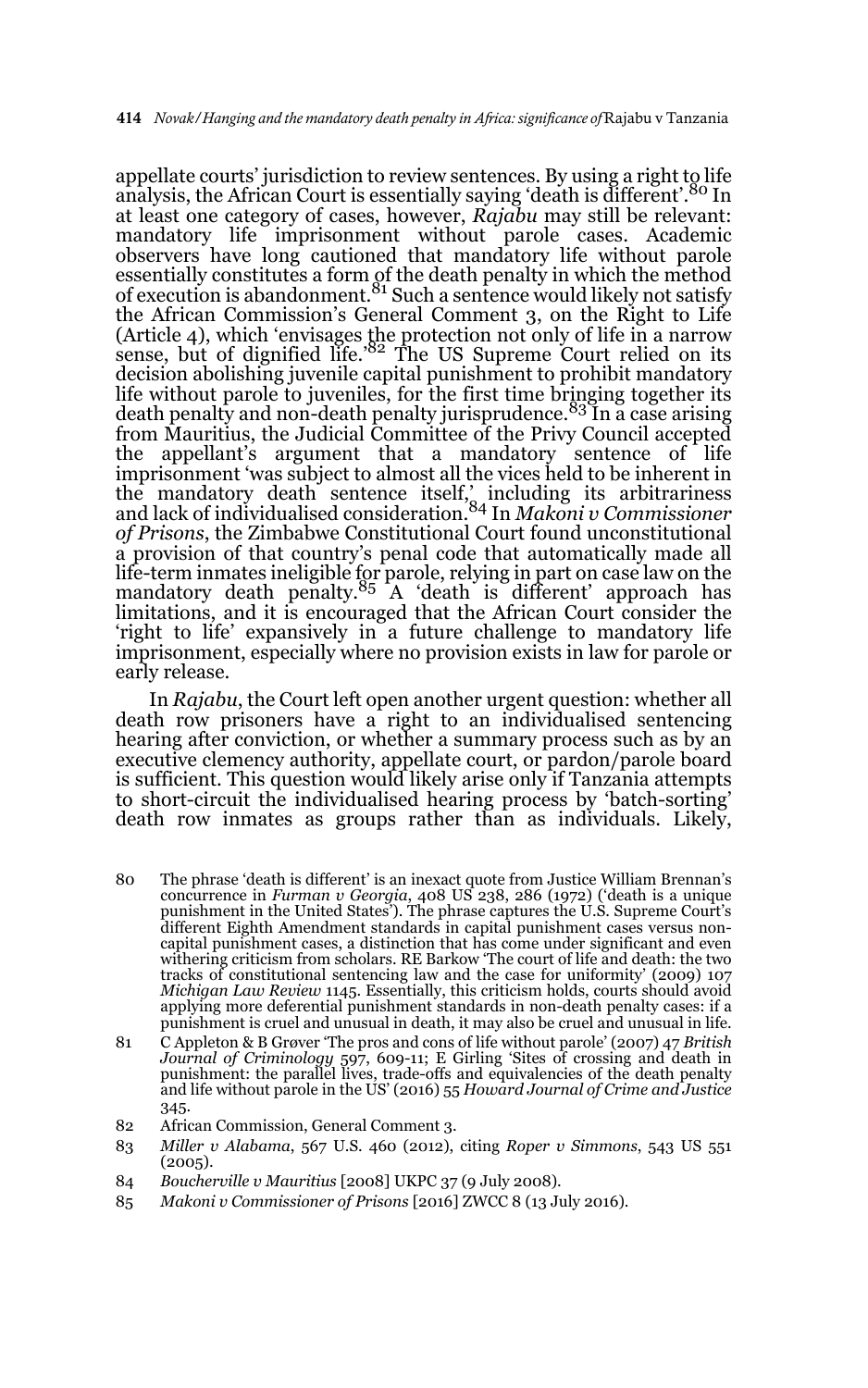hundreds of inmates are on death row in Tanzania owing to its mandatory death penalty laws, notwithstanding a mass commutation of 256 inmates on 9 December 2020 in commemoration of the<br>country's Independence Day.<sup>86</sup> Providing them all with an individualised sentencing hearing is a significant investment of time and resources. If the mandatory death penalty is arbitrary, it is also arbitrary for persons sentenced to death without a sentencing hearing who have had their sentences commuted by the president. Kenya, which had an even larger death row owing to the mandatory death penalty for robbery, has struggled with providing sentencing hearings not only to current death row inmates but to prior inmates whose sentences were commuted to life or terms of years without a sentencing hearing.<sup>87</sup> In April 2021, the Malawi Supreme Court of Appeal found the death penalty per se unconstitutional in part because of gaps created by its earlier decision striking down the mandatory death penalty, which left certain categories of prisoners – for instance, those whose cases were on appeal at the time and those whose sentences were<br>already commuted to life – in legal limbo.<sup>88</sup> It is absolutely essential that the African Court make clear in the future that all Tanzanian death row inmates are entitled to an individualised sentencing hearing, *even if their sentences have already been commuted by the President*. The 'arbitrary' right to life violation is not cured through mass grants of executive grants of clemency, and indeed categorising prisoners based solely on the timing of a clemency grant would seem to accentuate rather than alleviate the arbitrariness.

The African Court's decision in *Rajabu* completes the unanimous condemnation of the mandatory death penalty by international human rights bodies, bringing the African Charter in line with the ICCPR and the American Convention on Human Rights. It also validates the consensus of domestic courts from across the Commonwealth where the mandatory death penalty has been abolished in recent years.<sup>89</sup> Since the development of international human rights law on this point so closely accords with the decline of the mandatory death penalty in state practice, we may even speak of a possible peremptory norm in development that a fact-finder in a capital case must have the ability to consider mitigating circumstances in sentencing.

The African Court's holding on hanging as a method of execution was much briefer, barely a page and a half. Yet, this holding has the potential to transform the administration of the death penalty in Sub-

<sup>86</sup> Kizito Makoye 'Tanzania commutes death sentences of 256 convicts' *Anadolu Agency News* (9 December 2020), https://www.aa.com.tr/en/africa/tanzaniacommutes-death-sentences-of-256-convicts/2071191 (accessed 2 February 2022).

<sup>87</sup> Death Penalty Project *Pathways to justice: Implementing a fair and effective remedy following abolition of the mandatory death penalty in Kenya* (2019) (offering several proposals for streamlining sentencing hearings to large numbers of death row inmates).

<sup>88</sup> *Khoviwa v Republic* [2021] MWSC 3.

<sup>89</sup> In addition to the cases listed at n 12, see also P Jabbar 'Imposing a "mandatory" death penalty: a practice out of sync with evolving standards' in CS Steiker & JM Steiker (eds) *Comparative capital punishment* (2019) 133, 143-45; Lehrfreund (n 14) 292-98.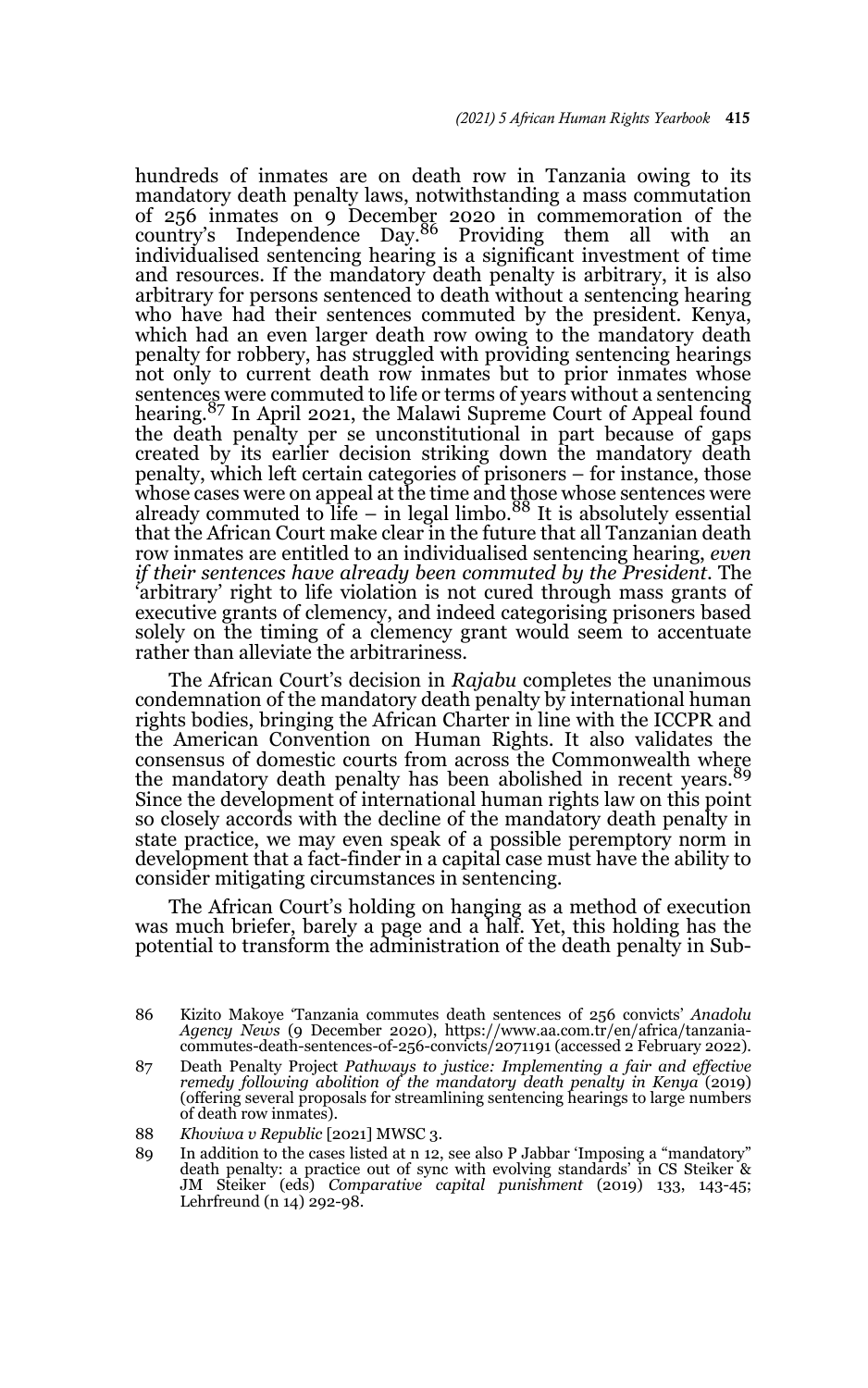Saharan Africa insofar as nearly all retentionist African states rely on hanging as a method of execution.<sup>90</sup> Notably, the Court used article 5 of the Charter (right to dignity) rather than article 4 (right to life) to analyse hanging as a method of execution, which was consistent with the restrained nature of the *Rajabu* decision in not finding the death penalty per se to be a violation of article 4. In its 'hanging' holding, the Court laid out a standard: 'methods of execution must exclude suffering or involve the least suffering possible'.91 The Court then determined hanging did not sufficiently exclude suffering. However, the Court provided no indication of what methods of execution would be permissible and did not require applicants to suggest an alternative method of execution (though we know, based on the Court's citation to *Ng v Canada*, that gas asphyxiation is also impermissible). This holding then has the potential to exclude all permissible methods of execution as violations of article 5, which would effectively find all executions to be violations of article 5.92 This leads to the result advocated in the concurring opinion by Judge Tchikaya (total abolition of the death penalty in international law) but via the 'right to dignity' rather than the 'right to life.' This is a more progressive holding than the US Supreme Court in *Baze v Rees*, in which a death row inmate challenging a lethal injection protocol had to affirmatively provide a specific alternative that was less 'cruel and unusual,' essentially closing the door on challenges to methods of execution.<sup>93</sup>

The African Court's holdings as to the mandatory death penalty and to hanging lend clarity to African Commission jurisprudence by articulating simpler and clearer standards for what is permissible. In *Spilg (on behalf of Kobedi)*, the African Commission upheld hanging as a method of execution, stating that while hanging 'may not be compatible with respect for the inherent dignity of the individual and the duty to minimise unnecessary suffering,' the Complainants did not demonstrate that the execution 'would be, or was, carried out without due attention to the weight of the condemned'.94 The Commission therefore ruled that aspect of the complaint was 'speculative.'95 However, in 2015, the Commission ruled that 'no method of execution has been found to be acceptable under international law,' and rejected hanging as a method of execution in *Interights (on behalf of Ping)*. 96 In *Rajabu*, the African Court implicitly rejected the overbroad dicta in *Ping* that stated no methods of execution were acceptable under international law, which, if taken to its logical conclusion, would end the death penalty outright. Instead, the African Court declared hanging

- 90 Hood & Hoyle (n 69).
- 91 *Rajabu* (n 2) para 118.
- 92 All executions face the risk of physical pain, regardless of method. Hood & Hoyle (n 69) 178.
- 93 *Baze v Rees*, 553 U.S. 35 (2008). In this case, the Supreme Court ruled that failure to adopt an alternative method of execution (in this case, a different lethal injection protocol) was unconstitutional only when the alternative procedure was feasible and substantially reduced the risk of severe pain.
- 94 *Spilg (on behalf of Kobedi*) (n 31) at paras 169-170.
- 95 *Spilg (on behalf of Kobedi*) (n 31) at para 170.
- 96 *Interights (on behalf of Ping)* (n 33) para 85.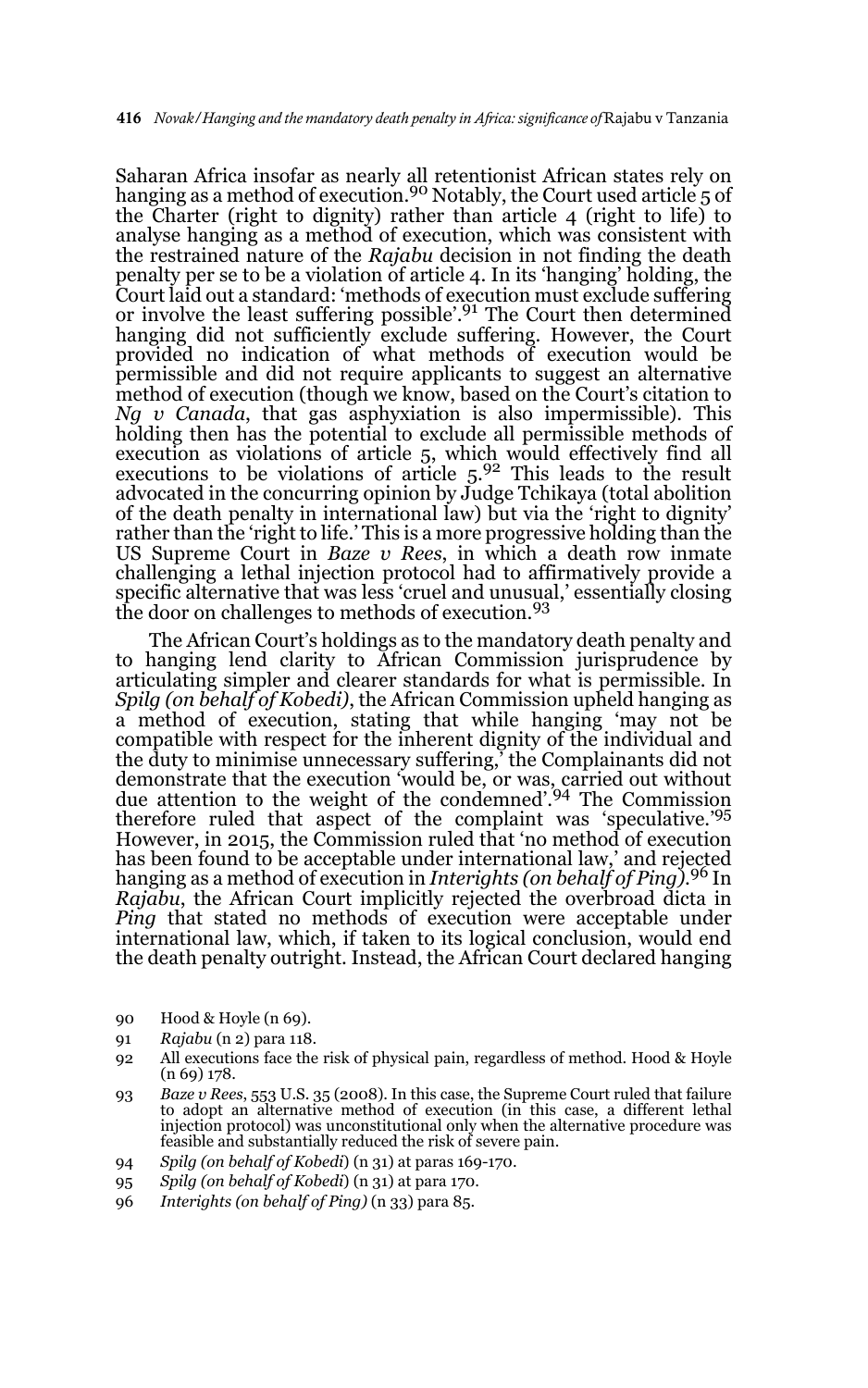to be 'inherently degrading' in violation of article 5 and laid out a clearer standard that a method of execution 'must exclude suffering or involve the least suffering possible,' without requiring the applicants to suggest<br>an alternative method.<sup>97</sup> The African Court's test for determining whether a death sentence was 'arbitrary' and therefore violative of article 4 was clearer than the *Kobedi* Commission's decision. In *Kobedi*, the African Commission used the 'most serious crimes' standard from article 6 of the ICCPR to uphold a death sentence for murder even though that phrase is not mentioned in article 4 of the African Charter.98 Of note, unlike *Rajabu*, the *Kobedi* case did not involve a mandatory death sentence, as Botswana adheres to the 'doctrine of extenuating circumstances' which allows a judge to substitute a lesser sentence upon a showing that the defendant was less morally<br>blameworthy for the crime.<sup>99</sup> *Rajabu* is a more favourable and more logical controlling precedent for future death penalty cases than *Kobedi* or *Ping* were.

The remaining question raised in *Rajabu* is, as the concurrence by Judge Tchikaya argues, whether article 4 of the African Charter can be used to prohibit the death penalty per se. Unlike article 4 of the American Convention or article 6 of the ICCPR, the African Charter provides no specific authorisation for capital punishment.<sup>100</sup> The Court's assumption that the phrase 'arbitrarily deprived of this right' in article 4 implicitly allows for a lawful death penalty is by no means the only interpretation possible. The arbitrariness of the death penalty is manifest: legal aid strains resources; death sentences are imposed disproportionately on the poor; forensic evidence and police investigations are limited; and the element of chance at each stage of the process leads to wrongful convictions.<sup>101</sup> And that does not mention the misuses of capital punishment during the colonial and postindependence periods, often for political reasons.102 The Court's decision in *Rajabu* nonetheless aligns with its incremental jurisprudence restricting the death penalty on procedural grounds and is defensible in part because it reflects the progressive decline of the

- 97 *Rajabu* (n 2) at paras 118-119.
- 98 *Rajabu* (n 2) paras 105-109; *Spilg (on behalf of Kobedi)* (n 31) para 206.
- 99 The 'doctrine of extenuating circumstances' operates as a presumption in favor of the death penalty. It originated in South Africa in 1935. Sec 61 Criminal Procedure and Evidence (Amendment) Act 46 of 1935 (SA). See also DM Davis 'Extenuation: an unnecessary halfway house on the road to a rational sentencing policy' (1989) 2 *South African Journal of Criminal Justice* 211-212; D van Zyl Smit 'Judicial discretion and the sentence of death for murder' (1982) 99 *South African Law Journal* 86.
- 100 See n 51 and accompanying text.
- 101 S Babcock 'An unfair fight for justice: legal representation of persons facing the death penalty' in CS Steiker & JM Steiker (eds) *Comparative capital punishment* 96 (2019); A Novak *The death penalty in Africa: foundations and future prospects* (2014) 3-4.
- 102 AM Karimunda *The death penalty in Africa: the path towards abolition* (2014) 129, 177-78.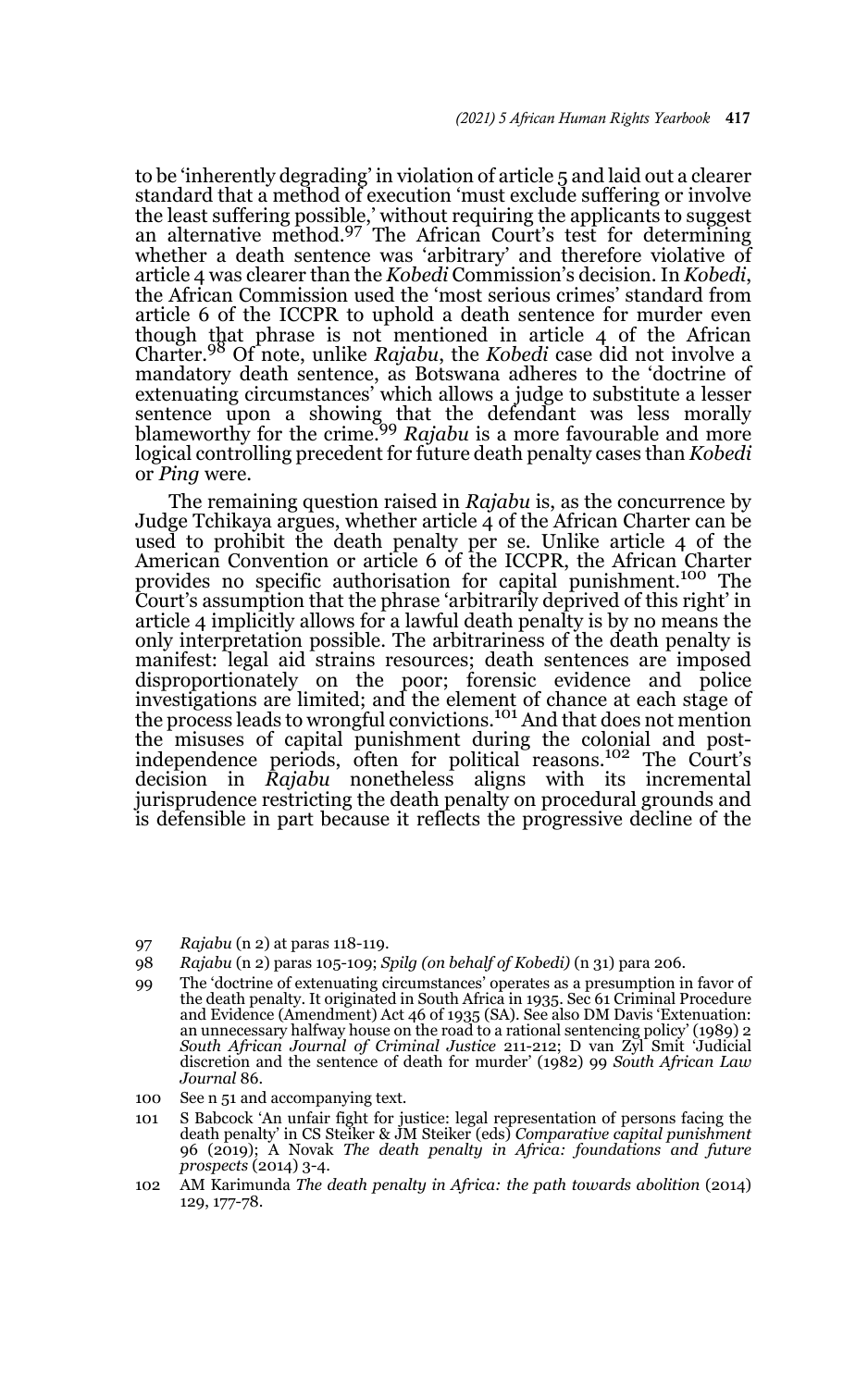death penalty in state practice.<sup>103</sup> However, as the global abolition of the death penalty is progressive, nothing in the *Rajabu* decision prevents the Court from taking a stronger line against the death penalty in the future. Many Commonwealth African constitutions that retain the death penalty contain a right to life 'savings clause' that explicitly authorises the death penalty.<sup>104</sup> These 'savings clauses' are gradually themselves becoming more ambiguous or more restrictive over time (as in the recent constitutions of Kenya and Zimbabwe).105 Tanzania is the only retentionist country in Commonwealth Africa that has an unqualified right to life in its national constitution, with no savings for the death penalty at all, a contradiction that still has not been<br>reconciled by the Court of Appeal.<sup>106</sup> The African Court's decision in Rajabu will hopefully provide the impetus for domestic reform of Tanzania's mandatory death penalty regime and bring the country closer into compliance with the African Commission's General<br>Comment on the Right to Life.<sup>107</sup>

### **4 CONCLUSION**

The African Court's decision in *Rajabu v Tanzania* was a significant milestone in the global abolition of the mandatory death penalty for murder since it reinforced decisions of other international tribunals and a growing consensus of domestic courts in the English-speaking world. The decision was also more restrictive of the death penalty than earlier African Commission jurisprudence and better represents the Commission's General Comment 3 on the Right to Life (2015), which placed strict limits on the legality of the death penalty under the African Charter. The Court's second notable holding, finding hanging as a method of execution to be inherently degrading, was a significant advancement in international jurisprudence. In *Rajabu*, the Court accepted the African Commission's earlier decision that hanging violated article 5 of the African Charter, but using a more defensible and<br>easier to apply standard than previously laid out.<sup>108</sup> Most importantly, the *Rajabu* decision will hopefully create domestic pressure to reform Tanzania's mandatory death penalty law. Because the Tanzanian

- 103 A Novak *The African challenge to global death penalty abolition: International human rights norms in local perspective* (2016) 23-24 (on incremental jurisprudence of African human rights system); Hood & Hoyle (n 90) 15 (on progressive global decline of the death penalty).
- 104 See eg Zambia Constitution art 12; Ghana Constitution art 13; Uganda Constitution art 22; Sierra Leone Constitution art 16; eSwatini Constitution art 15; Gambia Constitution art 18; Nigeria Constitution art 33; Botswana Constitution art  $\Delta(1)$ .
- 105 Kenya Constitution art 26 (2010); Zimbabwe Constitution art 48 (2013).
- 106 Tanzania Constitution art 14 (1977).
- 107 Shortly after *Rajabu* was decided, Tanzania ousted jurisdiction of the African Court to hear individual complaints. See 'As African Court releases new judgments, Tanzania withdraws individual access' International Justice Resource Center (5 December 2019), https://ijrcenter.org/2019/12/05/as-african-courtreleases-new-judgments-tanzania-withdraws-individual-access.
- 108 *Interights (on behalf of Ping)* (n 34) para 85.